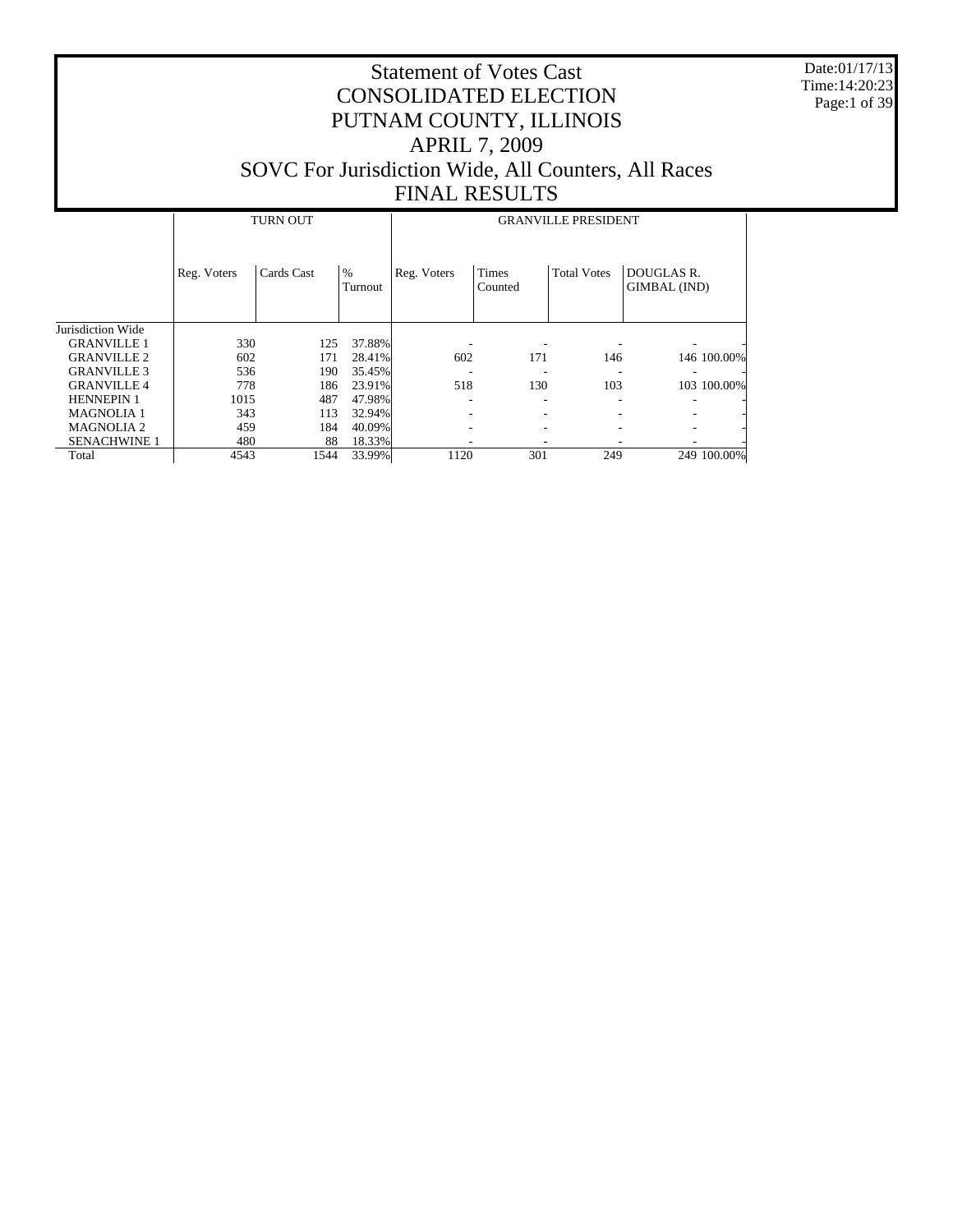Date:01/17/13 Time:14:20:23 Page:2 of 39

#### Statement of Votes Cast CONSOLIDATED ELECTION PUTNAM COUNTY, ILLINOIS APRIL 7, 2009 SOVC For Jurisdiction Wide, All Counters, All Races FINAL RESULTS

#### Jurisdiction Wide GRANVILLE 1 GRANVILLE 2 GRANVILLE 3 GRANVILLE 4 HENNEPIN 1 MAGNOLIA 1 MAGNOLIA 2 SENACHWINE 1 Total Reg. Voters | Times Counted Total Votes | ROY A. LECKONBY | DARLENE NORRIS (IND) (IND) RANDY BORIO (IND) GRANVILLE TRST 4 YR - - - - - - - - - 602 171 308 97 31.49% 93 30.19% 118 38.31% - - - - - - - - - 518 130 250 93 37.20% 74 29.60% 83 33.20% - - - - - - - - - - - - - - - - - - - - - - - - - - - - - - - - - - - - 1120 301 558 190 34.05% 167 29.93% 201 36.02%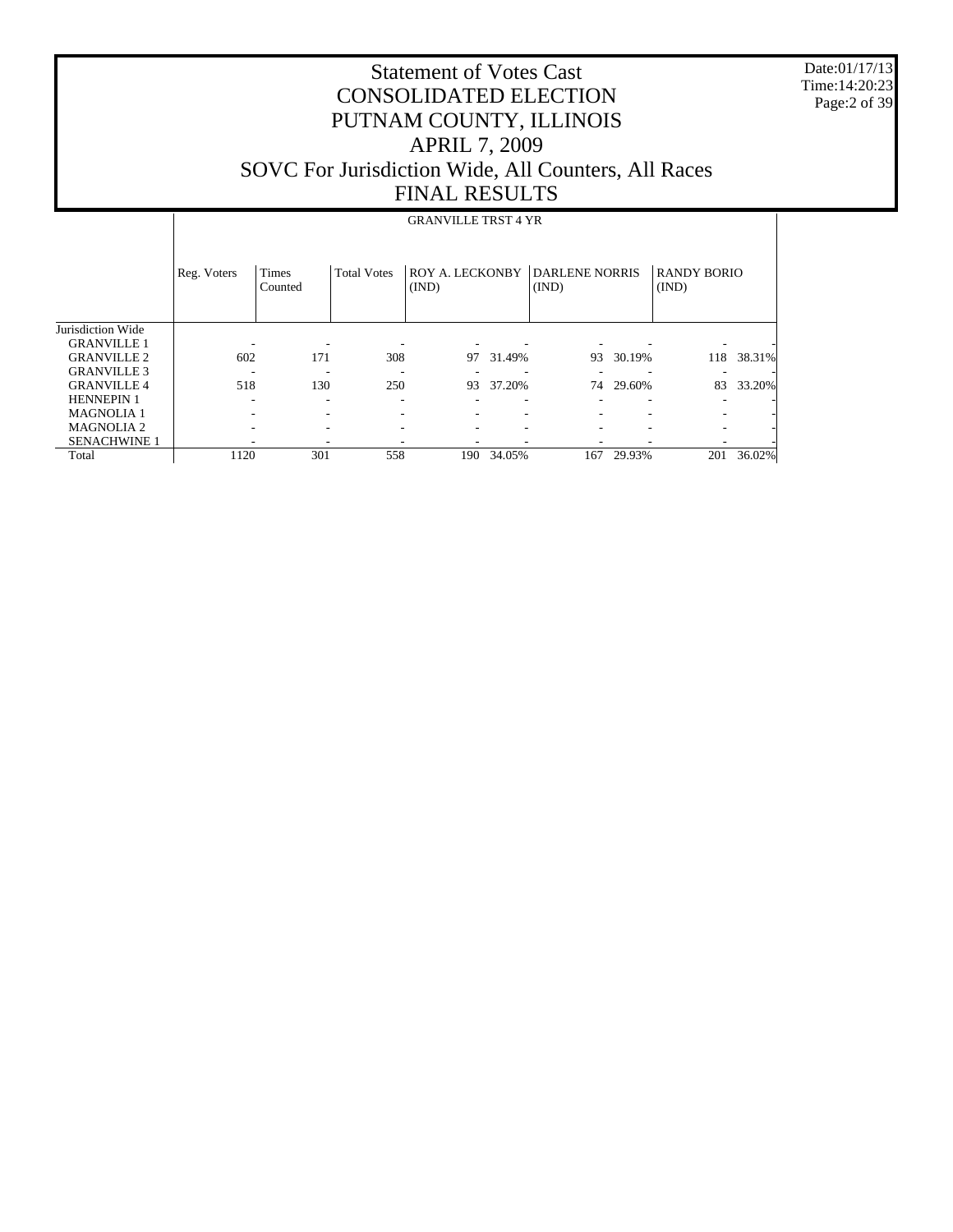Date:01/17/13 Time:14:20:23 Page:3 of 39

|                     |                          |                          | <b>HENNEPIN PRESIDENT</b> |                               | <b>HENNEPIN CLERK</b> |                         |                    |                                      |  |
|---------------------|--------------------------|--------------------------|---------------------------|-------------------------------|-----------------------|-------------------------|--------------------|--------------------------------------|--|
|                     | Reg. Voters              | Times<br>Counted         | <b>Total Votes</b>        | <b>KEVIN COLEMAN</b><br>(IND) | Reg. Voters           | <b>Times</b><br>Counted | <b>Total Votes</b> | <b>JENNIFER J.</b><br>PETERSEN (IND) |  |
| Jurisdiction Wide   |                          |                          |                           |                               |                       |                         |                    |                                      |  |
| <b>GRANVILLE 1</b>  | ۰                        | ۰                        |                           |                               |                       |                         | ٠                  |                                      |  |
| <b>GRANVILLE 2</b>  | $\overline{\phantom{a}}$ | $\overline{\phantom{a}}$ | ۰                         | ۰                             |                       |                         | ۰                  |                                      |  |
| <b>GRANVILLE 3</b>  | $\overline{\phantom{a}}$ | $\overline{\phantom{a}}$ | ۰                         |                               |                       |                         | ۰                  |                                      |  |
| <b>GRANVILLE 4</b>  | ۰                        | ٠                        |                           | -                             |                       |                         | -                  | ٠                                    |  |
| <b>HENNEPIN 1</b>   | 593                      | 306                      | 255                       | 255 100.00%                   | 593                   | 306                     | 206                | 206 100.00%                          |  |
| <b>MAGNOLIA1</b>    | ۰                        | $\overline{\phantom{a}}$ | ۰                         | ۰                             | ۰                     | ۰                       | ٠                  |                                      |  |
| <b>MAGNOLIA2</b>    | ۰                        | ۰                        | ۰                         | ۰                             |                       |                         |                    | ۰                                    |  |
| <b>SENACHWINE 1</b> |                          | ۰                        |                           |                               |                       |                         |                    |                                      |  |
| Total               | 593                      | 306                      | 255                       | 255 100.00%                   | 593                   | 306                     | 206                | 206 100.00%                          |  |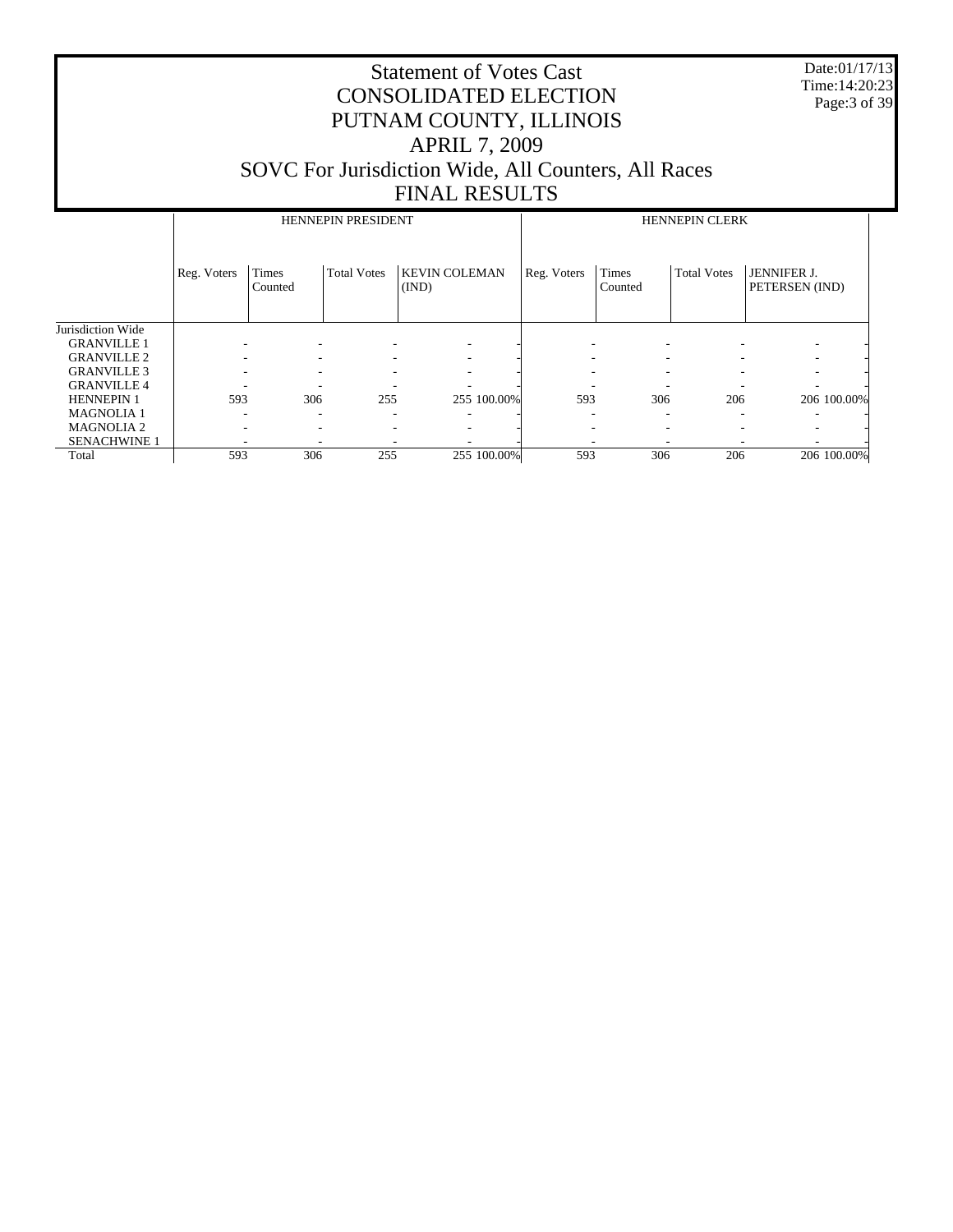Date:01/17/13 Time:14:20:23 Page:4 of 39

|                     |             |                  |                    | <b>HENNEPIN TRST 4 YR</b>     |        |                             |        |                                 |        |
|---------------------|-------------|------------------|--------------------|-------------------------------|--------|-----------------------------|--------|---------------------------------|--------|
|                     | Reg. Voters | Times<br>Counted | <b>Total Votes</b> | <b>RICHARD CASEY</b><br>(IND) |        | PAUL MISKOWIEC<br>III (IND) |        | <b>JENNIFER SPRATT</b><br>(IND) |        |
| Jurisdiction Wide   |             |                  |                    |                               |        |                             |        |                                 |        |
| <b>GRANVILLE 1</b>  |             |                  |                    |                               |        |                             |        |                                 |        |
| <b>GRANVILLE 2</b>  |             |                  | ۰                  |                               |        |                             |        |                                 |        |
| <b>GRANVILLE 3</b>  |             |                  |                    |                               |        |                             |        |                                 |        |
| <b>GRANVILLE 4</b>  |             |                  |                    |                               |        |                             |        |                                 |        |
| <b>HENNEPIN 1</b>   | 593         | 306              | 559                | 189                           | 33.81% | 167                         | 29.87% | 203                             | 36.31% |
| <b>MAGNOLIA1</b>    |             |                  |                    |                               |        |                             |        |                                 |        |
| <b>MAGNOLIA 2</b>   |             |                  |                    |                               |        |                             |        |                                 |        |
| <b>SENACHWINE 1</b> |             |                  |                    |                               |        |                             |        |                                 |        |
| Total               | 593         | 306              | 559                | 189                           | 33.81% | 167                         | 29.87% | 203                             | 36.31% |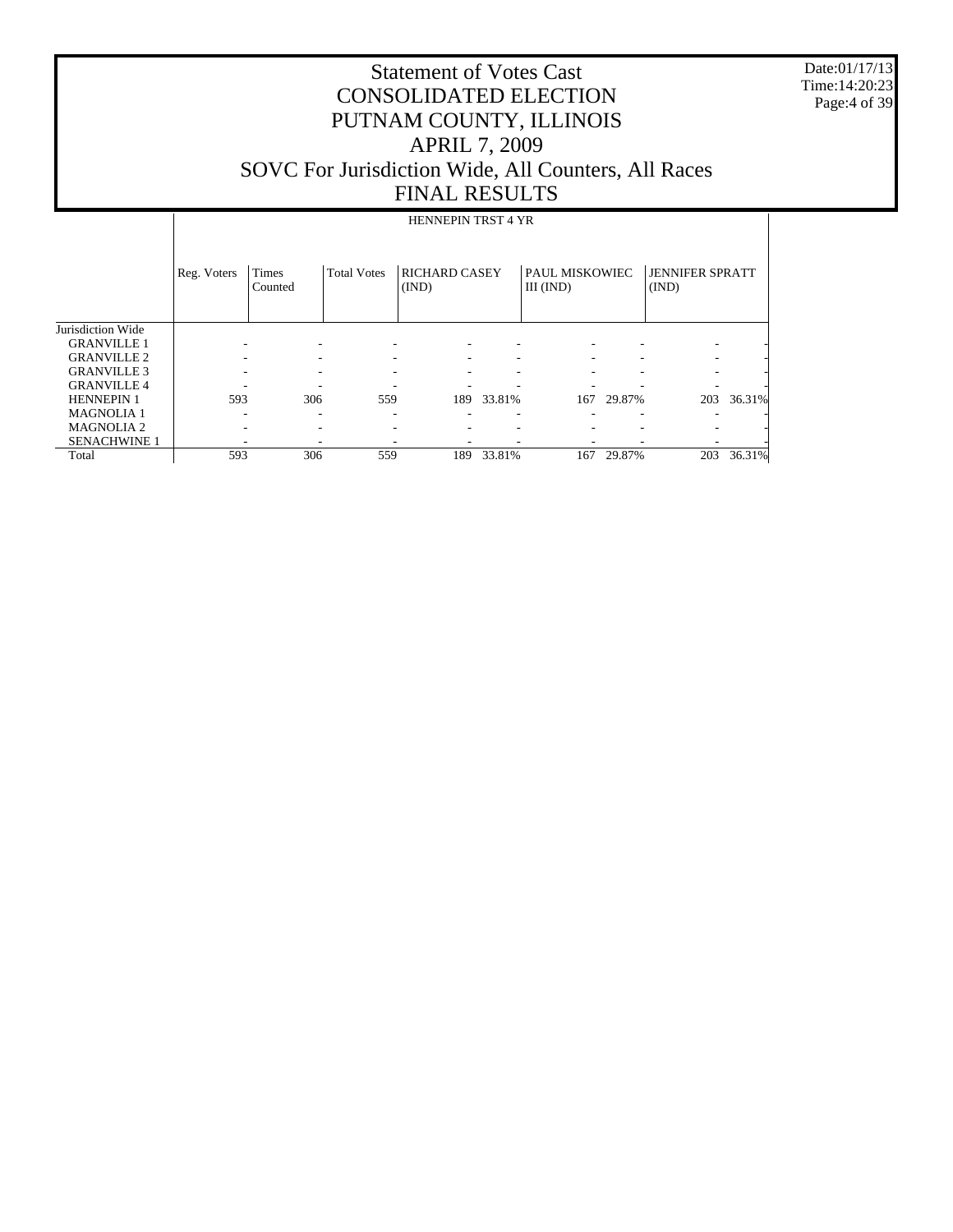Date:01/17/13 Time:14:20:23 Page:5 of 39

|                     |             |                  | <b>MAGNOLIA PRESIDENT</b> |                                        | <b>MAGNOLIA CLERK</b> |                          |                    |                                |  |
|---------------------|-------------|------------------|---------------------------|----------------------------------------|-----------------------|--------------------------|--------------------|--------------------------------|--|
|                     | Reg. Voters | Times<br>Counted |                           | Total Votes   LAURIE J. SMITH<br>(IND) | Reg. Voters           | Times<br>Counted         | <b>Total Votes</b> | <b>KATHRYN</b><br>HAFLEY (IND) |  |
| Jurisdiction Wide   |             |                  |                           |                                        |                       |                          |                    |                                |  |
| <b>GRANVILLE 1</b>  |             |                  |                           | ٠                                      |                       |                          |                    | ۰                              |  |
| <b>GRANVILLE 2</b>  |             |                  |                           | ۰                                      |                       | -                        |                    | ۰                              |  |
| <b>GRANVILLE 3</b>  |             |                  |                           | ٠                                      |                       | $\overline{\phantom{a}}$ |                    |                                |  |
| <b>GRANVILLE 4</b>  |             |                  | ۰                         | ٠                                      |                       | ٠                        |                    |                                |  |
| <b>HENNEPIN 1</b>   |             |                  |                           | ٠                                      |                       | $\overline{\phantom{a}}$ |                    |                                |  |
| <b>MAGNOLIA1</b>    | 178         | 75               | 61                        | 61 100.00%                             | 178                   | 75                       | 63                 | 63 100.00%                     |  |
| <b>MAGNOLIA2</b>    |             | -                | ۰                         | ۰                                      | -                     | $\overline{\phantom{a}}$ |                    | ۰                              |  |
| <b>SENACHWINE 1</b> |             |                  |                           |                                        |                       |                          |                    |                                |  |
| Total               | 178         | 75               | 61                        | 61 100.00%                             | 178                   | 75                       | 63                 | 63 100.00%                     |  |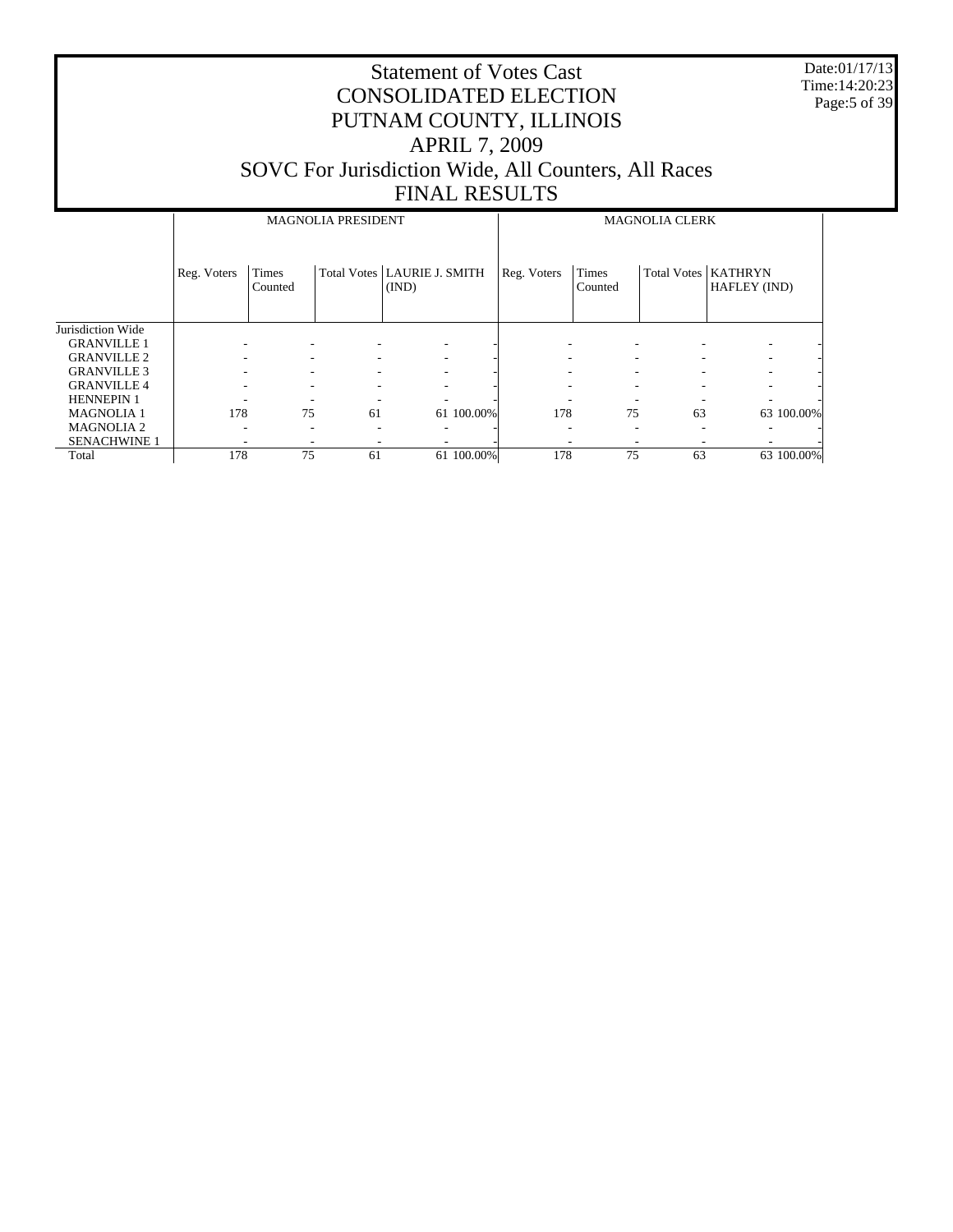Date:01/17/13 Time:14:20:23 Page:6 of 39

|                     |             |                  |                    |                                |        | <b>MAGNOLIA TRST 4 YR</b>                    |                          |                         |        |                                  |        |
|---------------------|-------------|------------------|--------------------|--------------------------------|--------|----------------------------------------------|--------------------------|-------------------------|--------|----------------------------------|--------|
|                     | Reg. Voters | Times<br>Counted | <b>Total Votes</b> | <b>RANDY POOLE JR</b><br>(IND) |        | <b>KATHLEEN</b><br><b>NEWHALFEN</b><br>(IND) |                          | <b>JULIE CREW (IND)</b> |        | <b>CHRISTINA</b><br>FOSTER (IND) |        |
| Jurisdiction Wide   |             |                  |                    |                                |        |                                              |                          |                         |        |                                  |        |
| <b>GRANVILLE 1</b>  |             |                  |                    |                                |        |                                              |                          |                         |        |                                  |        |
| <b>GRANVILLE 2</b>  |             |                  |                    | $\overline{\phantom{a}}$       |        |                                              | ۰                        |                         |        | ۰                                |        |
| <b>GRANVILLE 3</b>  |             |                  |                    | ۰                              |        |                                              | ۰                        |                         |        | ۰                                |        |
| <b>GRANVILLE 4</b>  |             |                  |                    |                                |        |                                              | ۰                        |                         |        | ۰                                |        |
| <b>HENNEPIN 1</b>   |             |                  |                    |                                |        |                                              |                          |                         |        |                                  |        |
| <b>MAGNOLIA1</b>    | 178         | 75               | 195                | 40                             | 20.51% | 41                                           | 21.03%                   | 36                      | 18.46% | 41                               | 21.03% |
| <b>MAGNOLIA2</b>    |             | ۰<br>۰           | ۰                  |                                |        |                                              | $\overline{\phantom{a}}$ |                         |        | ۰                                |        |
| <b>SENACHWINE 1</b> |             | -                |                    |                                |        |                                              | $\overline{\phantom{a}}$ |                         |        | ۰                                |        |
| Total               | 178         | 75               | 195                | 40                             | 20.51% | 41                                           | 21.03%                   | 36                      | 18.46% | 41                               | 21.03% |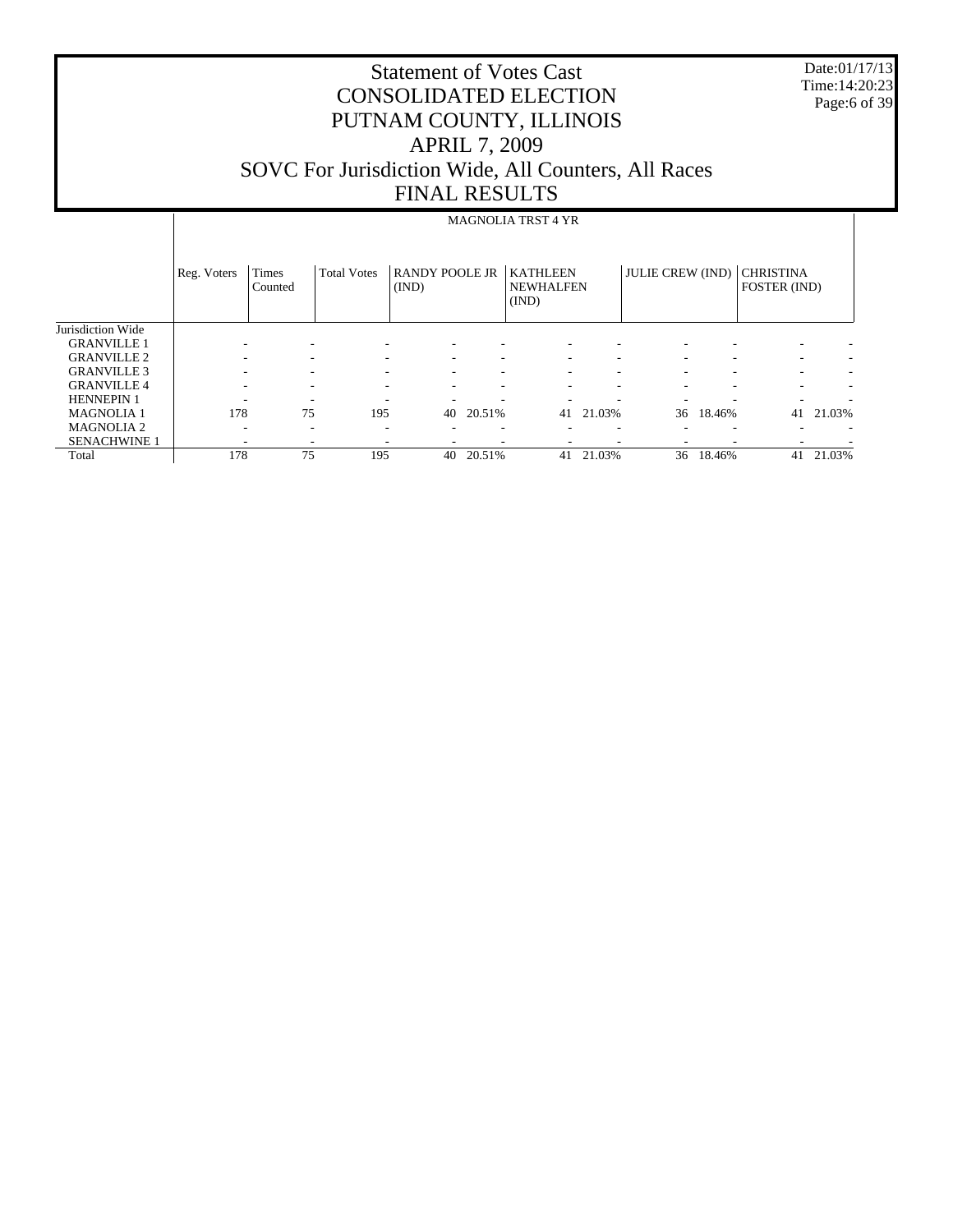Date:01/17/13 Time:14:20:23 Page:7 of 39

|                     | <b>MAGNOLIA TRST 4</b><br>YR  |        | <b>MAGNOLIA VIL TRST 2 YR</b> |                  |                            |                |            |  |
|---------------------|-------------------------------|--------|-------------------------------|------------------|----------------------------|----------------|------------|--|
|                     | <b>WESLEY LINTON</b><br>(IND) |        | Reg. Voters                   | Times<br>Counted | <b>Total Votes   DAVID</b> | HUDACHKO (IND) |            |  |
| Jurisdiction Wide   |                               |        |                               |                  |                            |                |            |  |
| <b>GRANVILLE 1</b>  |                               |        |                               |                  |                            |                |            |  |
| <b>GRANVILLE 2</b>  |                               |        |                               |                  |                            |                |            |  |
| <b>GRANVILLE 3</b>  |                               |        |                               |                  |                            |                |            |  |
| <b>GRANVILLE4</b>   |                               |        |                               |                  |                            |                |            |  |
| <b>HENNEPIN 1</b>   |                               |        |                               |                  |                            |                |            |  |
| <b>MAGNOLIA1</b>    | 37                            | 18.97% | 178                           | 75               | 41                         |                | 41 100.00% |  |
| <b>MAGNOLIA2</b>    |                               |        |                               |                  |                            |                |            |  |
| <b>SENACHWINE 1</b> |                               |        |                               |                  |                            |                |            |  |
| Total               | 37                            | 18.97% | 178                           | 75               | 41                         |                | 41 100.00% |  |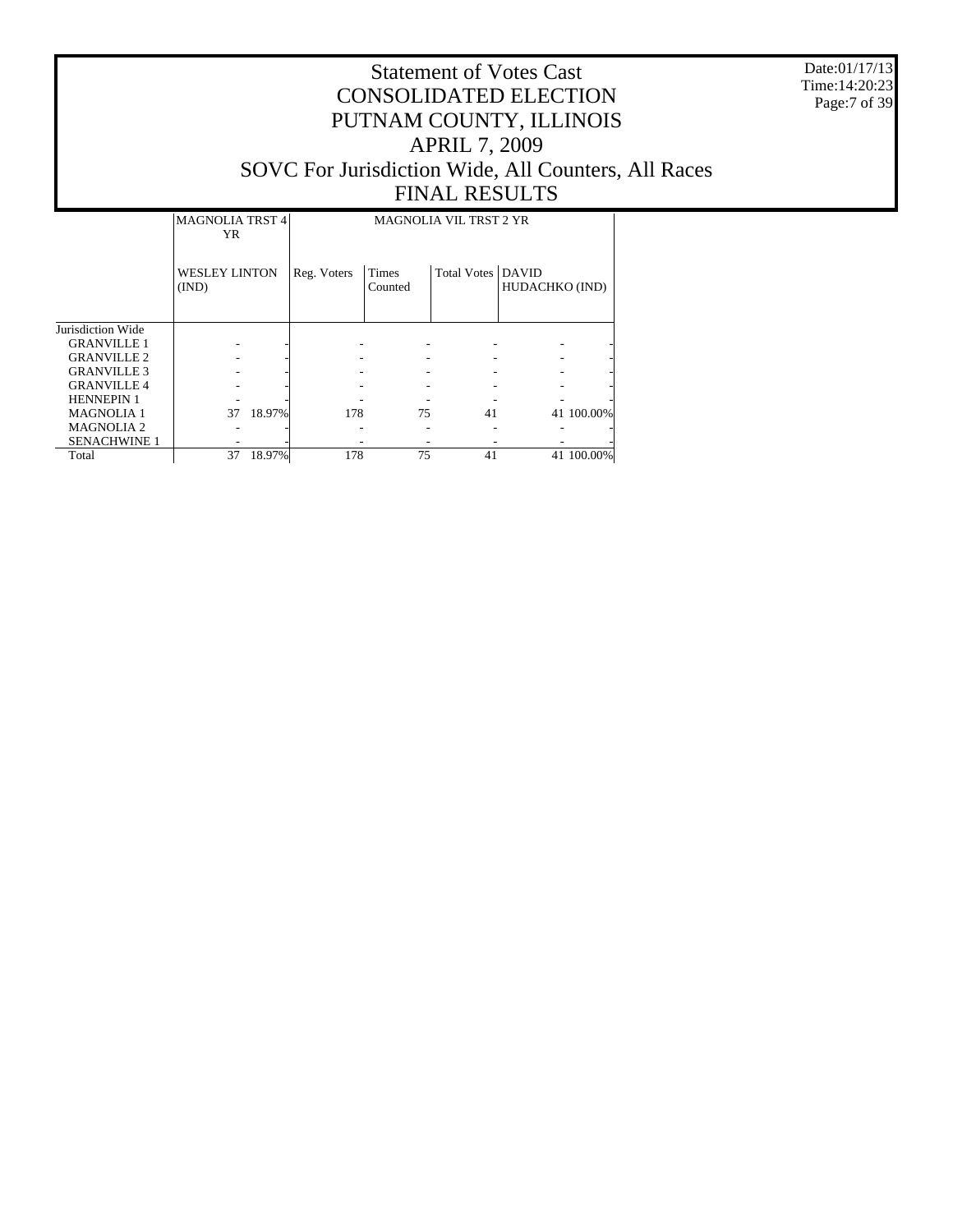Date:01/17/13 Time:14:20:23 Page:8 of 39

# Statement of Votes Cast CONSOLIDATED ELECTION PUTNAM COUNTY, ILLINOIS APRIL 7, 2009 SOVC For Jurisdiction Wide, All Counters, All Races FINAL RESULTS

Τ

|                     |             |                  | <b>MARK PRESIDENT</b> |                                 |             |
|---------------------|-------------|------------------|-----------------------|---------------------------------|-------------|
|                     | Reg. Voters | Times<br>Counted | <b>Total Votes</b>    | <b>FRANK NIEWINSKI</b><br>(IND) |             |
| Jurisdiction Wide   |             |                  |                       |                                 |             |
| <b>GRANVILLE 1</b>  |             |                  |                       |                                 |             |
| <b>GRANVILLE 2</b>  |             |                  |                       |                                 |             |
| <b>GRANVILLE 3</b>  | 409         | 162              | 136                   |                                 | 136 100.00% |
| <b>GRANVILLE 4</b>  |             |                  |                       |                                 |             |
| <b>HENNEPIN 1</b>   |             |                  |                       |                                 |             |
| <b>MAGNOLIA 1</b>   |             |                  |                       |                                 |             |
| <b>MAGNOLIA2</b>    |             |                  |                       |                                 |             |
| <b>SENACHWINE 1</b> |             |                  |                       |                                 |             |
| Total               | 409         | 162              | 136                   |                                 | 136 100.00% |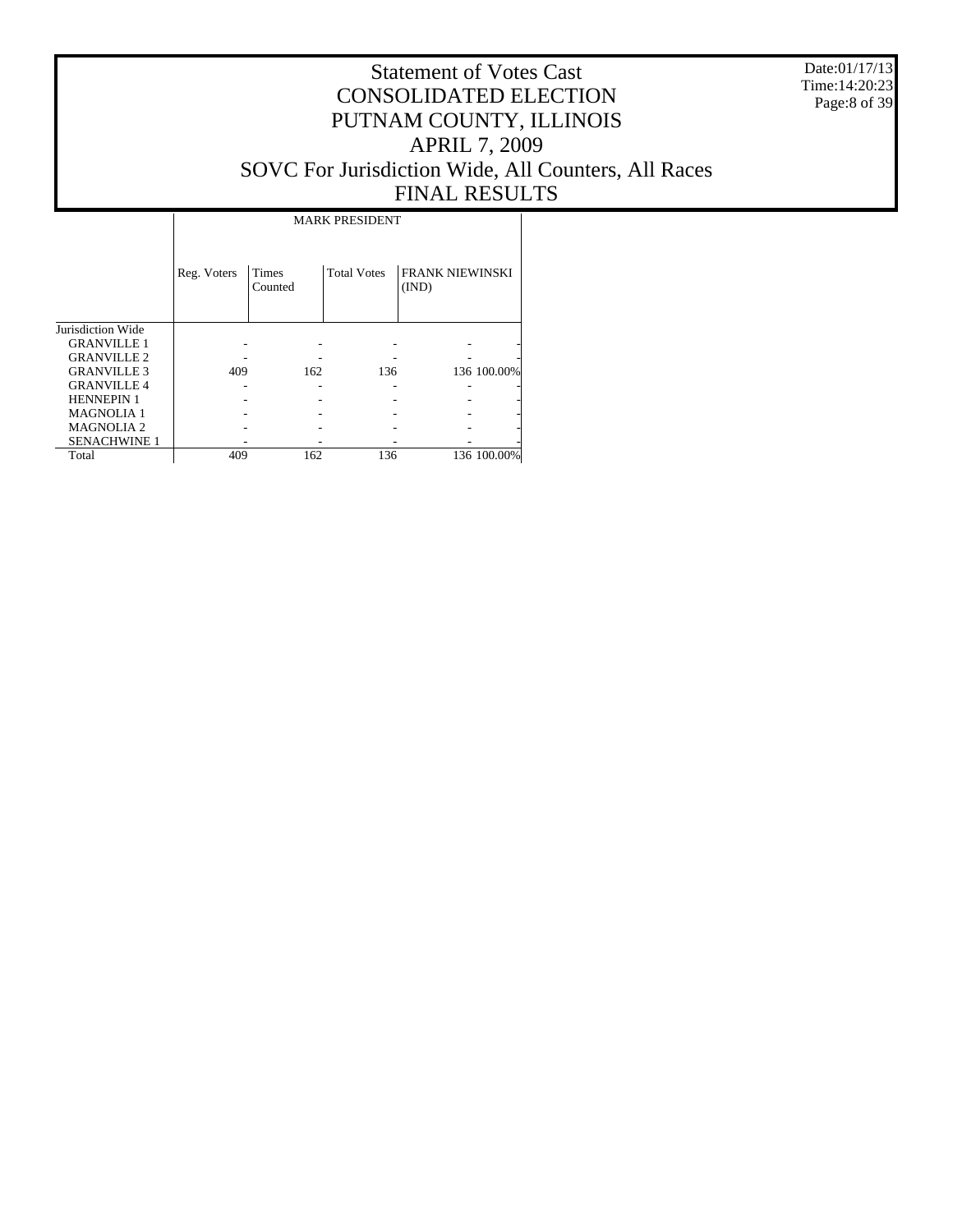Date:01/17/13 Time:14:20:23 Page:9 of 39

 $\overline{\phantom{a}}$ 

# Statement of Votes Cast CONSOLIDATED ELECTION PUTNAM COUNTY, ILLINOIS APRIL 7, 2009 SOVC For Jurisdiction Wide, All Counters, All Races FINAL RESULTS

# MARK TRST

|                     | Reg. Voters | Times<br>Counted | <b>Total Votes</b> | <b>RAY VERONDA</b><br>(IND) |        | <b>RAYMOND</b><br><b>JOHNSON</b> (IND) |        | <b>GERALD URNIKIS</b><br>(IND) |        |
|---------------------|-------------|------------------|--------------------|-----------------------------|--------|----------------------------------------|--------|--------------------------------|--------|
| Jurisdiction Wide   |             |                  |                    |                             |        |                                        |        |                                |        |
| <b>GRANVILLE 1</b>  |             |                  |                    |                             |        |                                        |        |                                |        |
| <b>GRANVILLE 2</b>  |             |                  |                    | ۰                           |        |                                        |        |                                |        |
| <b>GRANVILLE 3</b>  | 409         | 162              | 379                | 127                         | 33.51% | 126                                    | 33.25% | 126                            | 33.25% |
| <b>GRANVILLE 4</b>  | ۰           | ۰                | ۰                  | ۰                           | -      | ۰                                      | ۰      |                                |        |
| <b>HENNEPIN 1</b>   | ۰           |                  |                    | ۰                           |        | ٠                                      | ۰      |                                |        |
| <b>MAGNOLIA1</b>    |             |                  |                    | ۰                           |        | ٠                                      | ۰      |                                |        |
| <b>MAGNOLIA2</b>    |             |                  |                    | ٠                           |        | $\overline{\phantom{a}}$               | ۰      |                                |        |
| <b>SENACHWINE 1</b> |             |                  |                    |                             |        |                                        |        |                                |        |
| Total               | 409         | 162              | 379                | 127                         | 33.51% | 126                                    | 33.25% | 126                            | 33.25% |

 $\mathbf{I}$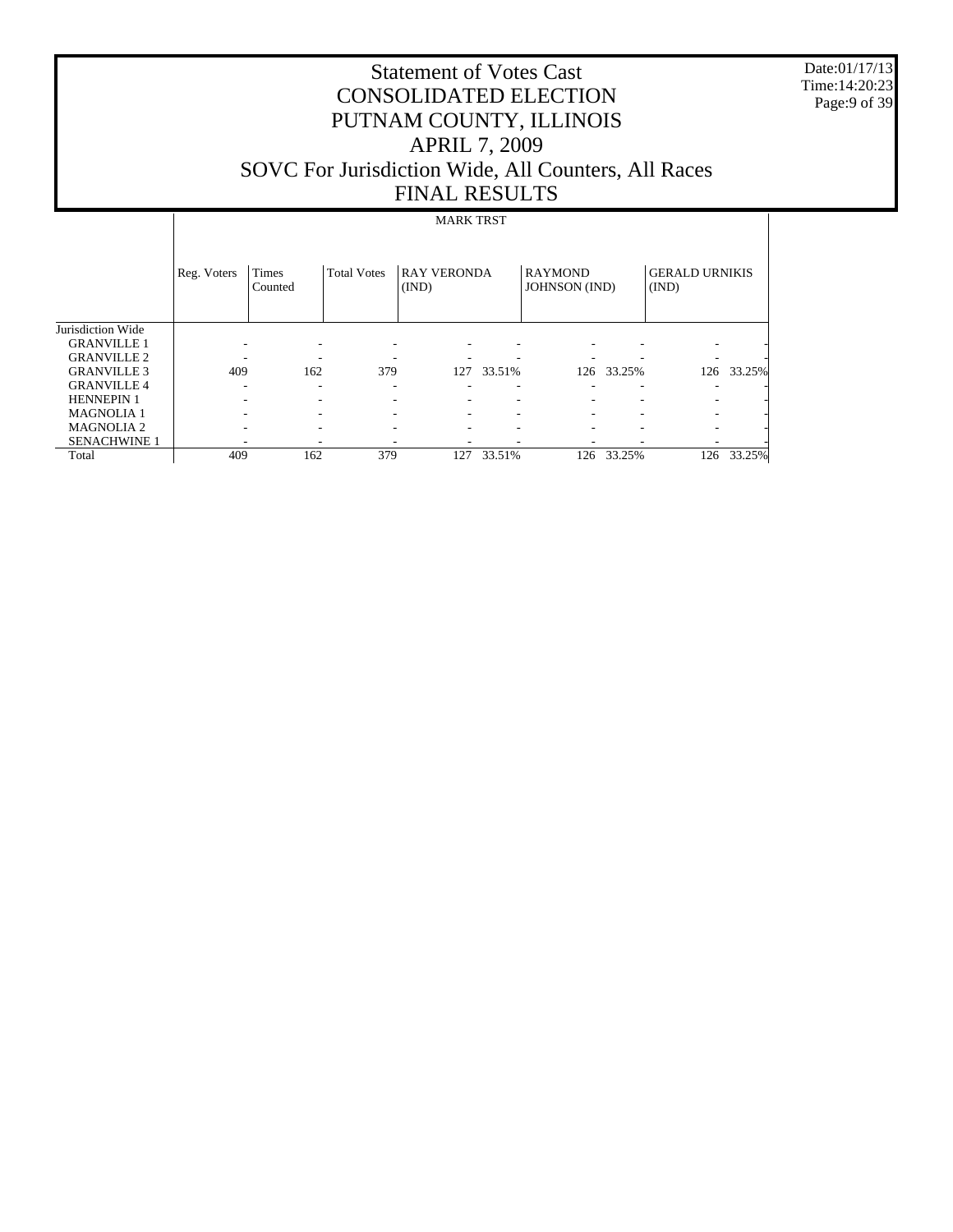Date:01/17/13 Time:14:20:23 Page:10 of 39

# Statement of Votes Cast CONSOLIDATED ELECTION PUTNAM COUNTY, ILLINOIS APRIL 7, 2009 SOVC For Jurisdiction Wide, All Counters, All Races FINAL RESULTS

# McNABB PRESIDENT

|                       | Reg. Voters | Times<br>Counted | <b>Total Votes</b> | <b>RICHARD</b><br>PRESTHUS JR.<br>(IND) |        | <b>BRADLEY B.</b><br><b>ACUNCIUS (IND)</b> |        |
|-----------------------|-------------|------------------|--------------------|-----------------------------------------|--------|--------------------------------------------|--------|
| Jurisdiction Wide     |             |                  |                    |                                         |        |                                            |        |
| <b>GRANVILLE 1</b>    |             |                  |                    |                                         |        |                                            |        |
| <b>GRANVILLE 2</b>    |             |                  |                    |                                         |        |                                            | ۰      |
| <b>GRANVILLE 3</b>    |             |                  |                    |                                         |        |                                            | ۰      |
| <b>GRANVILLE4</b>     |             |                  |                    |                                         | ۰      |                                            | ۰      |
| <b>HENNEPIN 1</b>     |             |                  |                    |                                         |        |                                            | ۰      |
| <b>MAGNOLIA1</b>      |             |                  |                    |                                         |        |                                            |        |
| MAGNOLIA <sub>2</sub> | 225         | 124              | 120                | 75                                      | 62.50% | 45                                         | 37.50% |
| <b>SENACHWINE 1</b>   |             |                  | ٠                  |                                         |        |                                            | -      |
| Total                 | 225         | 124              | 120                | 75                                      | 62.50% | 45                                         | 37.50% |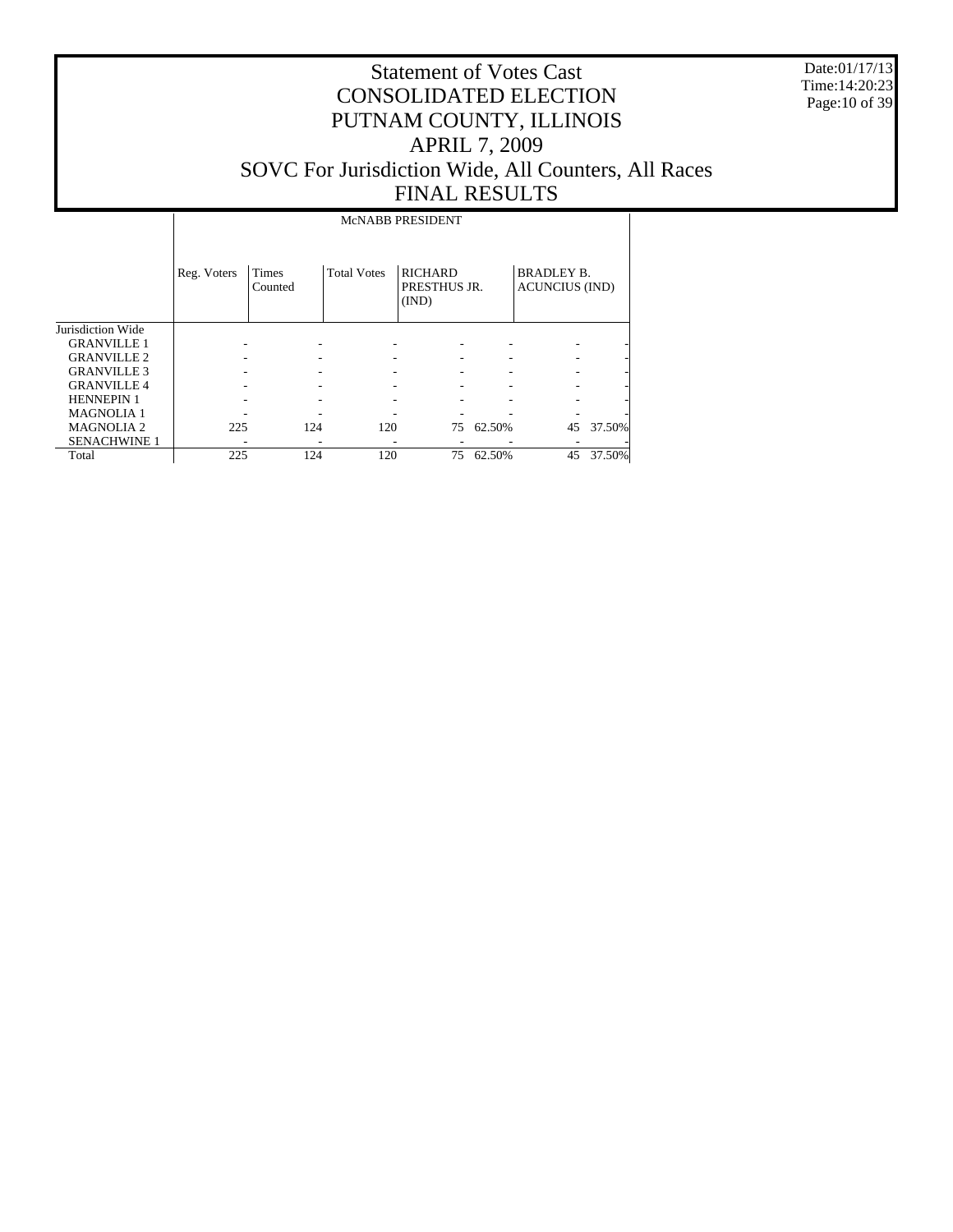Date:01/17/13 Time:14:20:23 Page:11 of 39

# Statement of Votes Cast CONSOLIDATED ELECTION PUTNAM COUNTY, ILLINOIS APRIL 7, 2009 SOVC For Jurisdiction Wide, All Counters, All Races FINAL RESULTS

#### McNABB TRST

|                     | Reg. Voters | Times<br>Counted | <b>Total Votes</b> | TANYA L.<br>LENKAITIS (IND) |        | DANIEL S. TRONE<br>(IND) |        | ERIC EDENS (IND) |        |
|---------------------|-------------|------------------|--------------------|-----------------------------|--------|--------------------------|--------|------------------|--------|
| Jurisdiction Wide   |             |                  |                    |                             |        |                          |        |                  |        |
| <b>GRANVILLE 1</b>  |             |                  |                    |                             |        |                          |        |                  |        |
| <b>GRANVILLE 2</b>  |             |                  |                    |                             |        |                          |        |                  |        |
| <b>GRANVILLE 3</b>  |             |                  |                    |                             |        |                          |        |                  |        |
| <b>GRANVILLE 4</b>  |             |                  |                    |                             | -      |                          |        |                  |        |
| <b>HENNEPIN 1</b>   |             |                  |                    |                             |        |                          |        |                  |        |
| <b>MAGNOLIA 1</b>   |             |                  |                    |                             |        |                          |        |                  |        |
| <b>MAGNOLIA2</b>    | 225         | 124              | 255                | 86                          | 33.73% | 76                       | 29.80% | 93               | 36.47% |
| <b>SENACHWINE 1</b> |             |                  |                    |                             |        |                          |        |                  |        |
| Total               | 225         | 124              | 255                | 86                          | 33.73% | 76                       | 29.80% | 93               | 36.47% |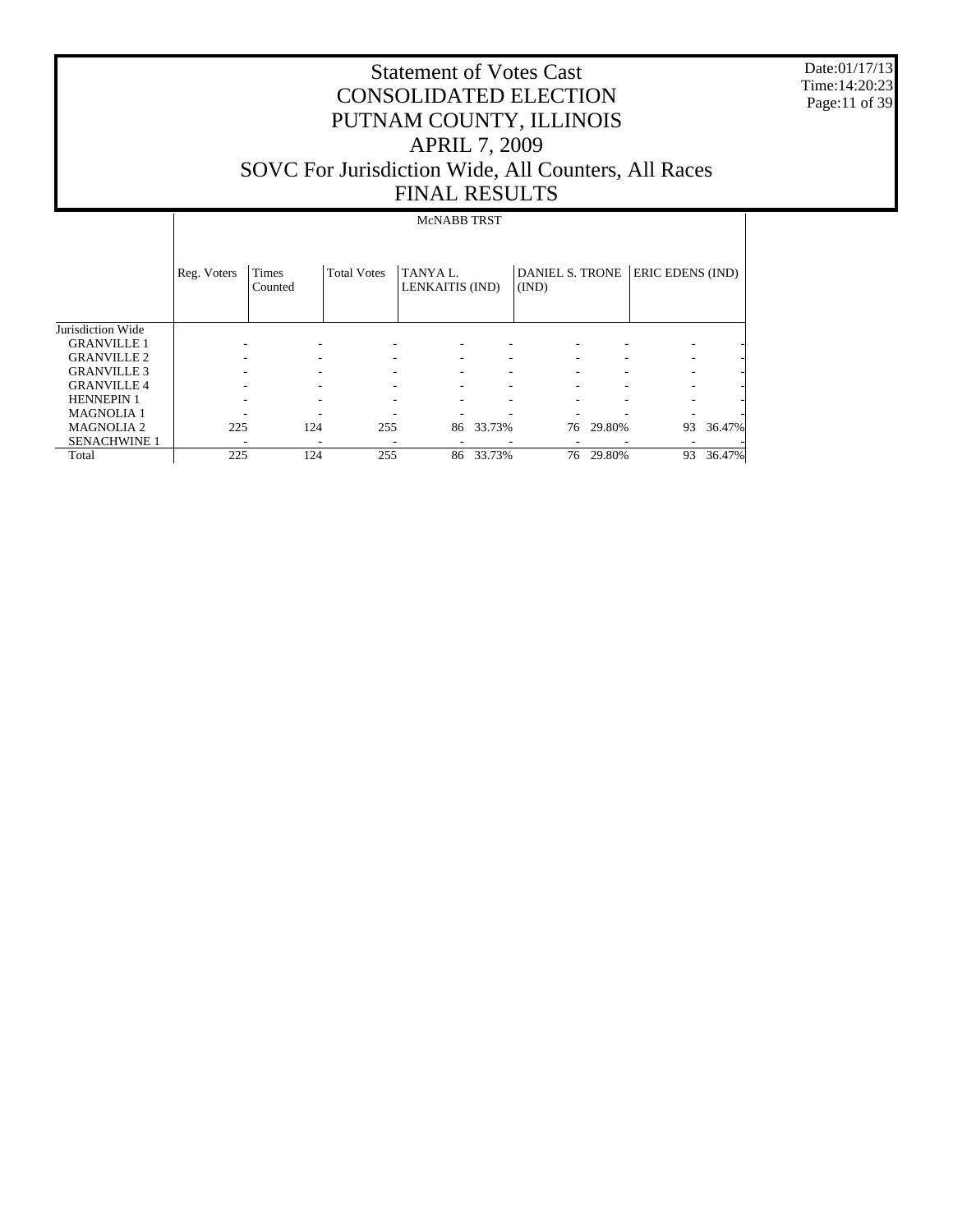Date:01/17/13 Time:14:20:23 Page:12 of 39

# Statement of Votes Cast CONSOLIDATED ELECTION PUTNAM COUNTY, ILLINOIS APRIL 7, 2009 SOVC For Jurisdiction Wide, All Counters, All Races FINAL RESULTS

Τ

|                     |             | STANDARD PRESIDENT |                        |                             |            |  |  |  |  |  |  |
|---------------------|-------------|--------------------|------------------------|-----------------------------|------------|--|--|--|--|--|--|
|                     | Reg. Voters | Times<br>Counted   | Total Votes   FRANK M. | <b>VULCANI JR.</b><br>(IND) |            |  |  |  |  |  |  |
| Jurisdiction Wide   |             |                    |                        |                             |            |  |  |  |  |  |  |
| <b>GRANVILLE 1</b>  | 174         | 67                 | 65                     |                             | 65 100.00% |  |  |  |  |  |  |
| <b>GRANVILLE 2</b>  |             |                    |                        |                             |            |  |  |  |  |  |  |
| <b>GRANVILLE 3</b>  |             |                    |                        |                             |            |  |  |  |  |  |  |
| <b>GRANVILLE4</b>   |             |                    |                        |                             |            |  |  |  |  |  |  |
| <b>HENNEPIN 1</b>   |             |                    |                        |                             |            |  |  |  |  |  |  |
| <b>MAGNOLIA1</b>    |             |                    |                        |                             |            |  |  |  |  |  |  |
| <b>MAGNOLIA2</b>    |             |                    |                        |                             |            |  |  |  |  |  |  |
| <b>SENACHWINE 1</b> |             |                    |                        |                             |            |  |  |  |  |  |  |
| Total               | 174         | 67                 | 65                     |                             | 65 100.00% |  |  |  |  |  |  |

STANDARD PRESIDENT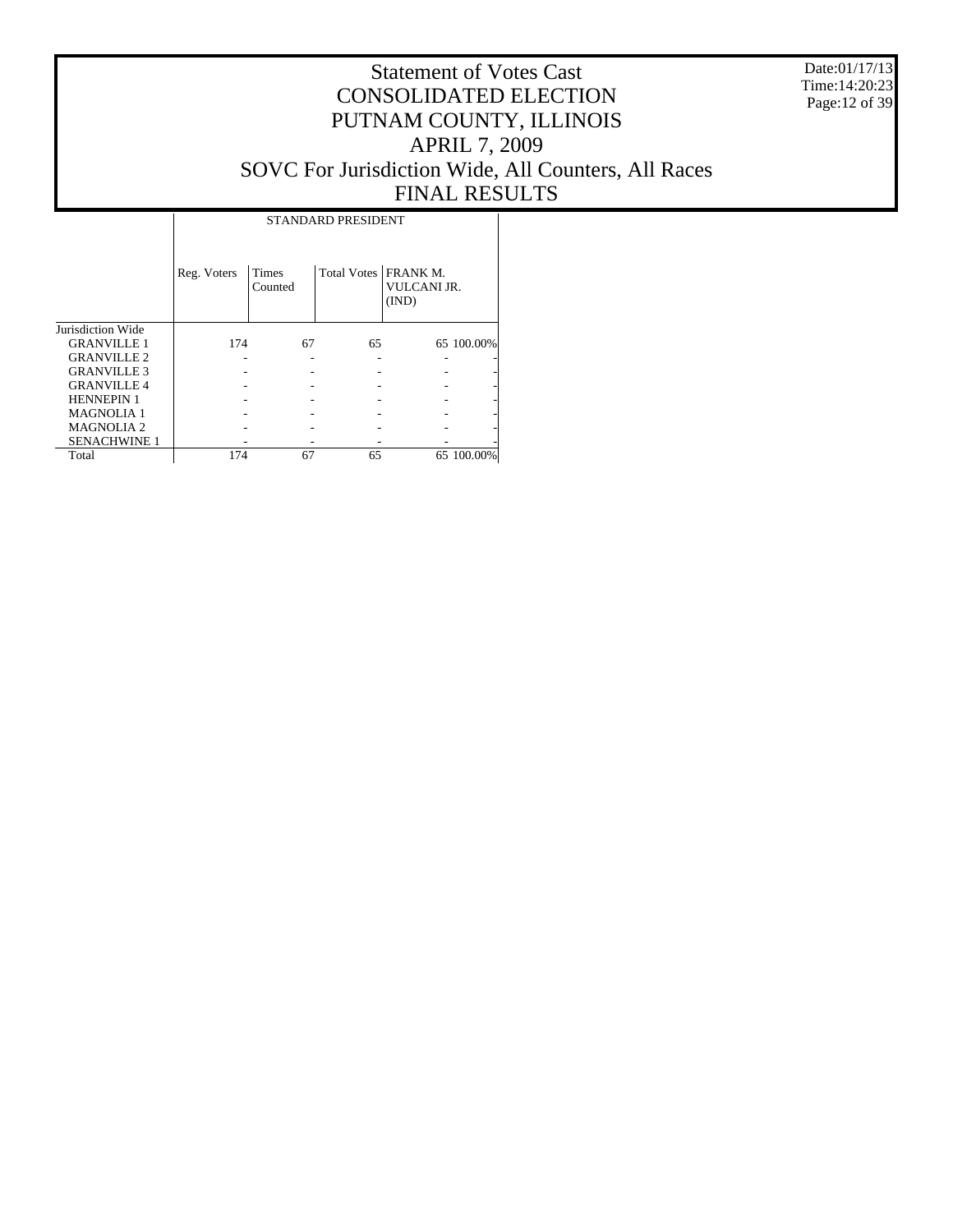Date:01/17/13 Time:14:20:23 Page:13 of 39

# Statement of Votes Cast CONSOLIDATED ELECTION PUTNAM COUNTY, ILLINOIS APRIL 7, 2009 SOVC For Jurisdiction Wide, All Counters, All Races FINAL RESULTS

STANDARD TRST

|                     | Reg. Voters | Times<br>Counted | <b>Total Votes</b> | PETER J.<br>PICCINELLI (IND) |        | ALBERT A.<br>PETERSON (IND) |        |
|---------------------|-------------|------------------|--------------------|------------------------------|--------|-----------------------------|--------|
| Jurisdiction Wide   |             |                  |                    |                              |        |                             |        |
| <b>GRANVILLE 1</b>  | 174         | 67               | 122                | 61                           | 50.00% | 61                          | 50.00% |
| <b>GRANVILLE 2</b>  |             |                  |                    |                              |        |                             | -      |
| <b>GRANVILLE 3</b>  |             |                  |                    |                              |        |                             |        |
| <b>GRANVILLE4</b>   |             |                  |                    |                              |        |                             |        |
| <b>HENNEPIN 1</b>   |             |                  |                    |                              |        |                             |        |
| <b>MAGNOLIA1</b>    |             |                  |                    |                              |        |                             |        |
| <b>MAGNOLIA 2</b>   |             |                  |                    |                              |        |                             |        |
| <b>SENACHWINE 1</b> |             |                  |                    |                              |        |                             |        |
| Total               | 174         | 67               | 122                | 61                           | 50.00% | 61                          | 50.00% |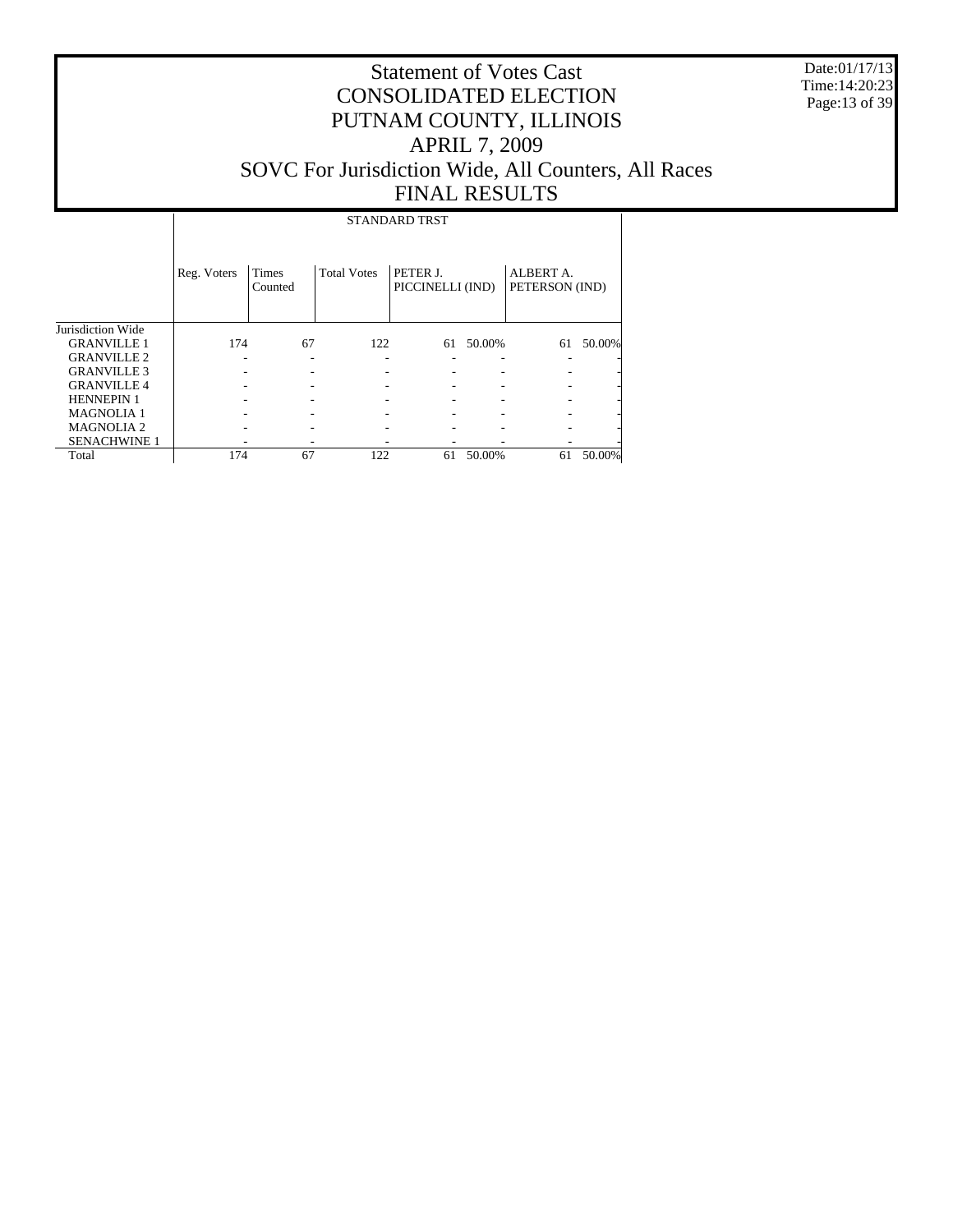Date:01/17/13 Time:14:20:23 Page:14 of 39

|                     |             |                         | <b>GRANVILLE TWP SUPR</b> |                                |             |                          | <b>GRANVILLE TWP CLERK</b> |                                |
|---------------------|-------------|-------------------------|---------------------------|--------------------------------|-------------|--------------------------|----------------------------|--------------------------------|
|                     | Reg. Voters | <b>Times</b><br>Counted | <b>Total Votes</b>        | <b>JAMES MORIARTY</b><br>(IND) | Reg. Voters | <b>Times</b><br>Counted  | <b>Total Votes</b>         | <b>DONALD TROGLIO</b><br>(IND) |
| Jurisdiction Wide   |             |                         |                           |                                |             |                          |                            |                                |
| <b>GRANVILLE 1</b>  | 330         | 125                     | 103                       | 103 100.00%                    | 330         | 125                      | 100                        | 100 100 00%                    |
| <b>GRANVILLE 2</b>  | 602         | 171                     | 153                       | 153 100.00%                    | 602         | 171                      | 140                        | 140 100.00%                    |
| <b>GRANVILLE 3</b>  | 536         | 190                     | 176                       | 176 100.00%                    | 536         | 190                      | 156                        | 156 100.00%                    |
| <b>GRANVILLE 4</b>  | 778         | 186                     | 159                       | 159 100.00%                    | 778         | 186                      | 143                        | 143 100.00%                    |
| <b>HENNEPIN 1</b>   |             | -                       |                           |                                |             | $\overline{\phantom{a}}$ |                            |                                |
| <b>MAGNOLIA1</b>    |             |                         | ۰                         |                                |             | ٠                        |                            |                                |
| <b>MAGNOLIA2</b>    |             | ۰                       | ۰                         |                                |             | $\overline{\phantom{a}}$ |                            |                                |
| <b>SENACHWINE 1</b> |             |                         |                           |                                |             | $\overline{\phantom{a}}$ |                            |                                |
| Total               | 2246        | 672                     | 591                       | 591 100.00%                    | 2246        | 672                      | 539                        | 539 100.00%                    |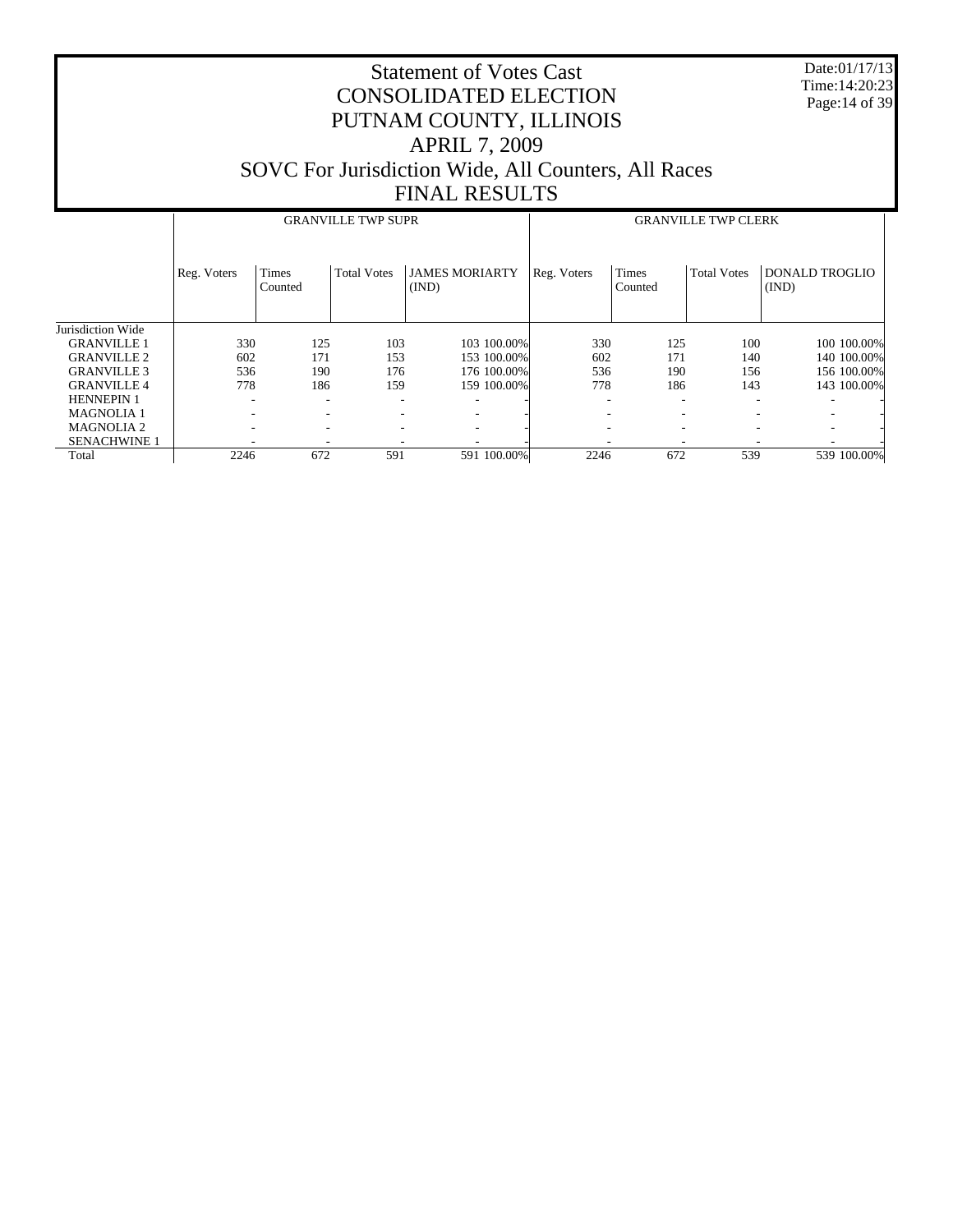Date:01/17/13 Time:14:20:23 Page:15 of 39

|                     |             |                         | <b>GRANVILLE TWP ASSR</b> |                                |             |                          | <b>GRANVILLE TWP HWY</b> |                               |
|---------------------|-------------|-------------------------|---------------------------|--------------------------------|-------------|--------------------------|--------------------------|-------------------------------|
|                     | Reg. Voters | <b>Times</b><br>Counted | <b>Total Votes</b>        | <b>DARLENE COFOID</b><br>(IND) | Reg. Voters | <b>Times</b><br>Counted  | <b>Total Votes</b>       | <b>DALE MARCHESI</b><br>(IND) |
| Jurisdiction Wide   |             |                         |                           |                                |             |                          |                          |                               |
| <b>GRANVILLE 1</b>  | 330         | 125                     | 99                        | 99 100.00%                     | 330         | 125                      | 109                      | 109 100.00%                   |
| <b>GRANVILLE 2</b>  | 602         | 171                     | 147                       | 147 100,00%                    | 602         | 171                      | 143                      | 143 100.00%                   |
| <b>GRANVILLE 3</b>  | 536         | 190                     | 155                       | 155 100,00%                    | 536         | 190                      | 155                      | 155 100.00%                   |
| <b>GRANVILLE 4</b>  | 778         | 186                     | 145                       | 145 100,00%                    | 778         | 186                      | 144                      | 144 100.00%                   |
| <b>HENNEPIN 1</b>   |             |                         |                           |                                |             | $\overline{\phantom{a}}$ |                          |                               |
| <b>MAGNOLIA1</b>    |             |                         |                           |                                |             | $\overline{\phantom{a}}$ |                          |                               |
| <b>MAGNOLIA 2</b>   |             | -                       |                           | ۰                              |             | $\overline{\phantom{a}}$ |                          |                               |
| <b>SENACHWINE 1</b> |             |                         |                           |                                |             | $\overline{\phantom{a}}$ |                          |                               |
| Total               | 2246        | 672                     | 546                       | 546 100.00%                    | 2246        | 672                      | 551                      | 551 100.00%                   |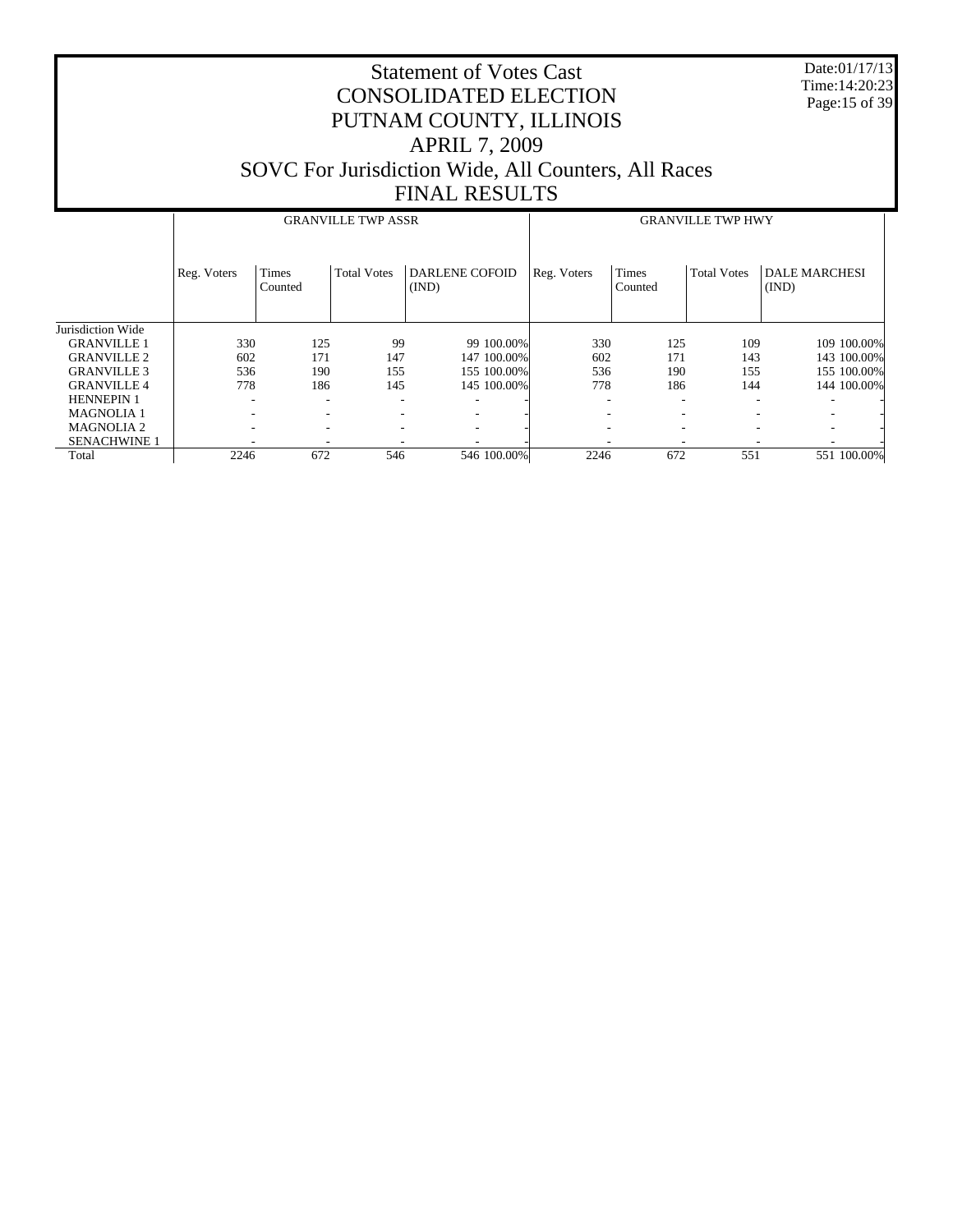Date:01/17/13 Time:14:20:23 Page:16 of 39

#### Statement of Votes Cast CONSOLIDATED ELECTION PUTNAM COUNTY, ILLINOIS APRIL 7, 2009 SOVC For Jurisdiction Wide, All Counters, All Races FINAL RESULTS

#### Jurisdiction Wide GRANVILLE 1 GRANVILLE 2 GRANVILLE 3 GRANVILLE 4 HENNEPIN 1 MAGNOLIA 1 MAGNOLIA 2 SENACHWINE 1 Total Reg. Voters | Times Counted Total Votes | MARK MUDGE (IND) PHILIP EDGERLEY (IND) FRANK VULCANI JR (IND) GRANVILLE TWP TRST 330 125 347 72 20.75% 105 30.26% 95 27.38% 602 171 494 115 23.28% 131 26.52% 126 25.51% 536 190 513 121 23.59% 139 27.10% 133 25.93% 118 22.31% -  $\sim$  -  $\sim$  -  $\sim$  -  $\sim$  -  $\sim$  -  $\sim$  -  $\sim$  -  $\sim$  -  $\sim$  -  $\sim$  -  $\sim$  -  $\sim$ -  $\sim$  -  $\sim$  -  $\sim$  -  $\sim$  -  $\sim$  -  $\sim$  -  $\sim$  -  $\sim$  -  $\sim$  -  $\sim$  -  $\sim$  -  $\sim$ -  $\sim$  -  $\sim$  -  $\sim$  -  $\sim$  -  $\sim$  -  $\sim$  -  $\sim$  -  $\sim$  -  $\sim$  -  $\sim$  -  $\sim$  -  $\sim$ - - - - - - - - - 2246 672 1883 426 22.62% 522 27.72% 486 25.81%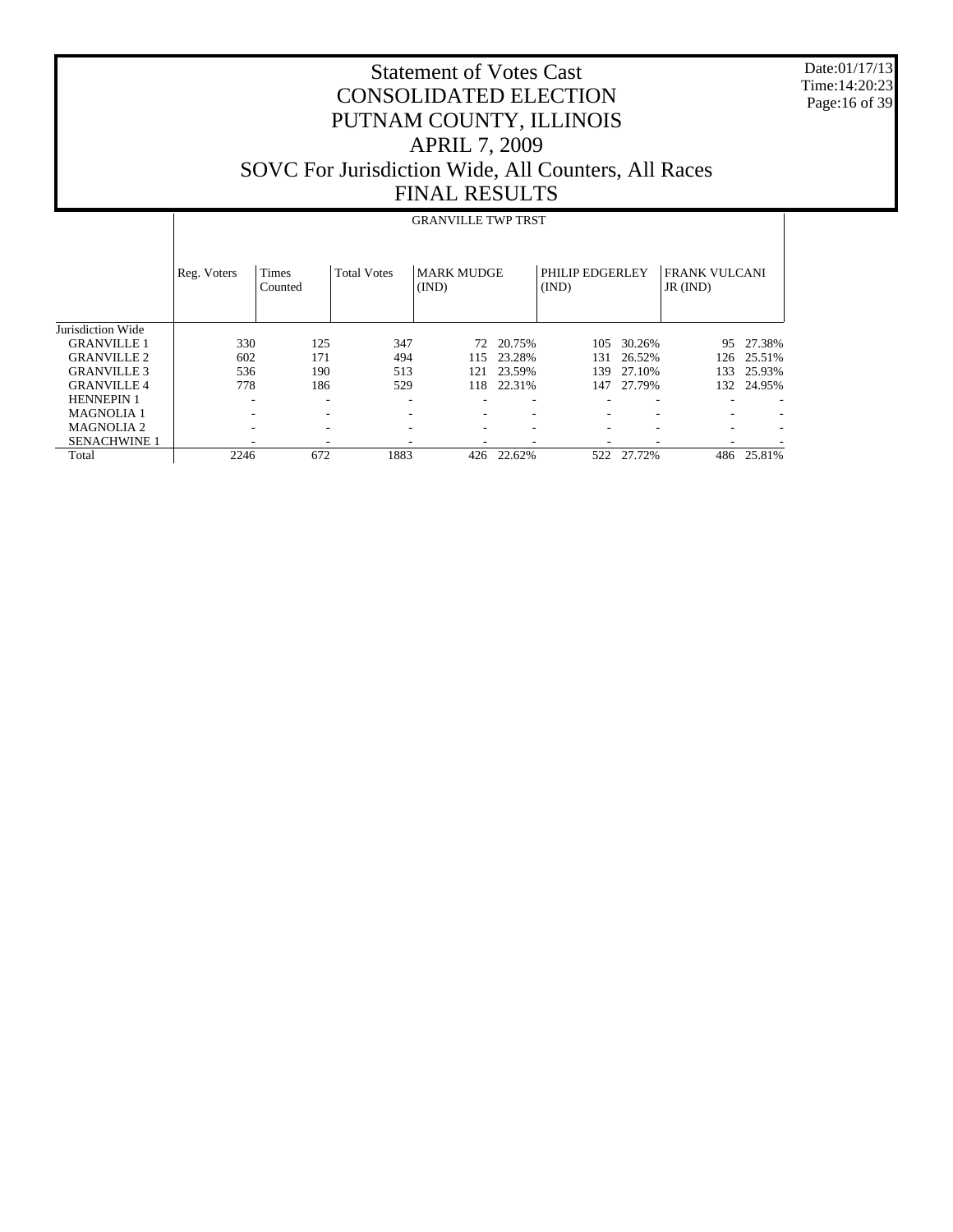Date:01/17/13 Time:14:20:23 Page:17 of 39

|                     | <b>GRANVILLE TWP</b><br><b>TRST</b> |        | <b>HENNEPIN TWP SUPR</b> |                         |                    |                             |  |  |  |
|---------------------|-------------------------------------|--------|--------------------------|-------------------------|--------------------|-----------------------------|--|--|--|
|                     | <b>KELLY GOETZ</b><br>(IND)         |        | Reg. Voters              | <b>Times</b><br>Counted | <b>Total Votes</b> | <b>JOHN PETERSEN</b><br>(R) |  |  |  |
| Jurisdiction Wide   |                                     |        |                          |                         |                    |                             |  |  |  |
| <b>GRANVILLE 1</b>  | 75                                  | 21.61% |                          |                         |                    |                             |  |  |  |
| <b>GRANVILLE 2</b>  | 122                                 | 24.70% |                          |                         |                    |                             |  |  |  |
| <b>GRANVILLE 3</b>  | 120                                 | 23.39% |                          |                         |                    |                             |  |  |  |
| <b>GRANVILLE4</b>   | 132                                 | 24.95% |                          |                         |                    |                             |  |  |  |
| <b>HENNEPIN 1</b>   |                                     |        | 1015                     | 487                     | 372                | 372 100.00%                 |  |  |  |
| <b>MAGNOLIA1</b>    |                                     |        |                          |                         |                    | ۰                           |  |  |  |
| <b>MAGNOLIA2</b>    |                                     |        |                          |                         |                    |                             |  |  |  |
| <b>SENACHWINE 1</b> |                                     |        |                          |                         |                    |                             |  |  |  |
| Total               | 449                                 | 23.84% | 1015                     | 487                     | 372                | 372 100.00%                 |  |  |  |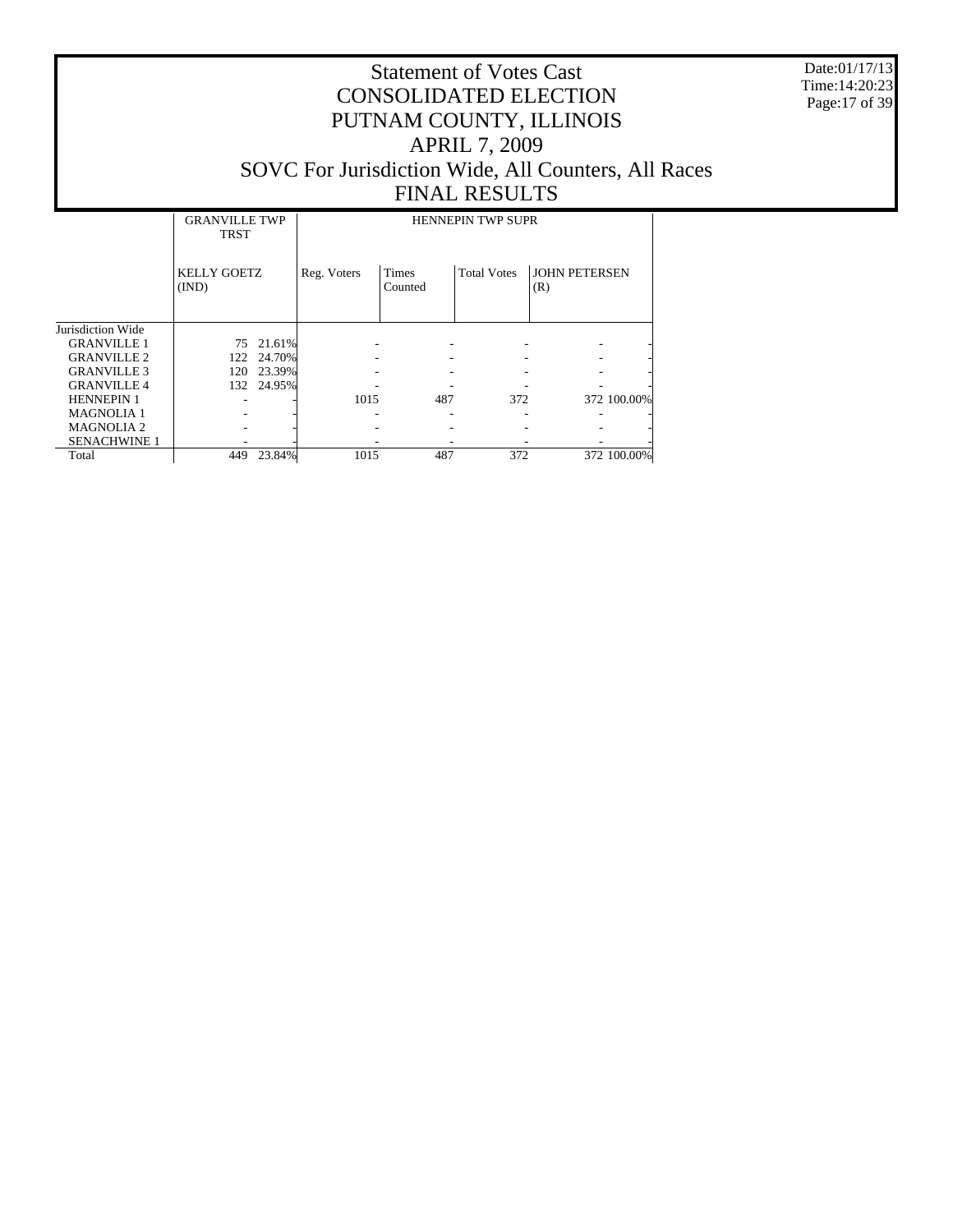Date:01/17/13 Time:14:20:23 Page:18 of 39

# Statement of Votes Cast CONSOLIDATED ELECTION PUTNAM COUNTY, ILLINOIS APRIL 7, 2009 SOVC For Jurisdiction Wide, All Counters, All Races FINAL RESULTS

HENNEPIN TWP CLERK

|                       | Reg. Voters | <b>Times</b><br>Counted | <b>Total Votes</b> | <b>JENNIFER J.</b><br>PETERSEN (R) |        | <b>DANIEL J. DE</b><br>MATTIA (D) |            |
|-----------------------|-------------|-------------------------|--------------------|------------------------------------|--------|-----------------------------------|------------|
| Jurisdiction Wide     |             |                         |                    |                                    |        |                                   |            |
| <b>GRANVILLE 1</b>    |             |                         |                    |                                    |        |                                   |            |
| <b>GRANVILLE 2</b>    |             |                         |                    |                                    |        |                                   | ۰          |
| <b>GRANVILLE 3</b>    |             |                         |                    |                                    |        |                                   | ۰          |
| <b>GRANVILLE4</b>     |             |                         |                    |                                    |        |                                   | ۰          |
| <b>HENNEPIN 1</b>     | 1015        | 487                     | 466                | 181                                | 38.84% |                                   | 285 61.16% |
| <b>MAGNOLIA1</b>      |             |                         |                    |                                    |        |                                   | ۰          |
| MAGNOLIA <sub>2</sub> |             |                         |                    |                                    |        |                                   | ۰          |
| <b>SENACHWINE 1</b>   |             |                         |                    |                                    |        |                                   | ٠          |
| Total                 | 1015        | 487                     | 466                | 181                                | 38.84% | 285                               | 61.16%     |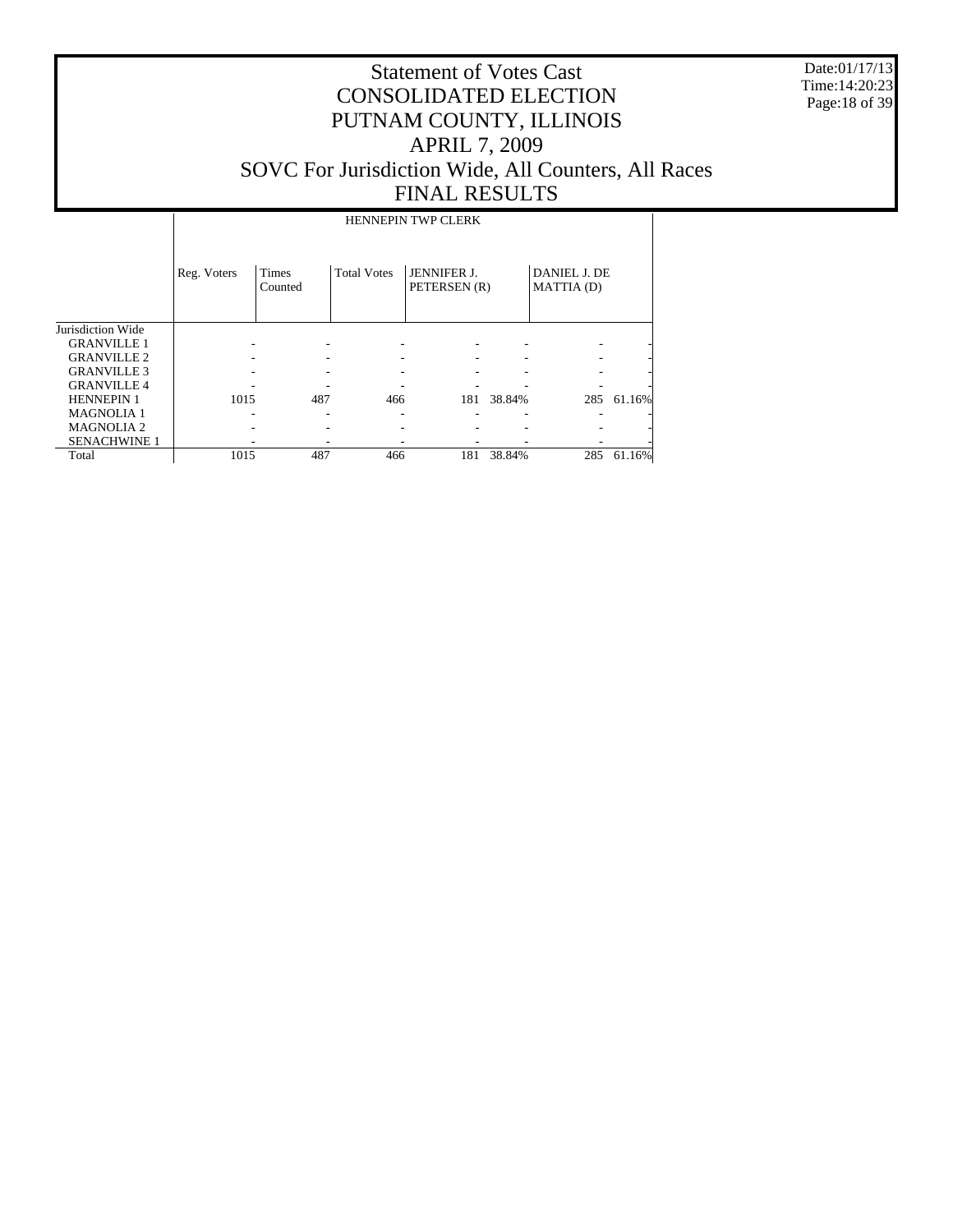Date:01/17/13 Time:14:20:23 Page:19 of 39

# Statement of Votes Cast CONSOLIDATED ELECTION PUTNAM COUNTY, ILLINOIS APRIL 7, 2009 SOVC For Jurisdiction Wide, All Counters, All Races FINAL RESULTS

HENNEPIN TWP HWY

|                     | Reg. Voters | Times<br>Counted | <b>Total Votes</b> | KEITH A. BOGGIO<br>SR. (R) |        | <b>JOHN URNIKIS (D)</b> |        |
|---------------------|-------------|------------------|--------------------|----------------------------|--------|-------------------------|--------|
| Jurisdiction Wide   |             |                  |                    |                            |        |                         |        |
| <b>GRANVILLE 1</b>  |             |                  |                    |                            |        |                         |        |
| <b>GRANVILLE 2</b>  |             |                  |                    |                            |        |                         |        |
| <b>GRANVILLE 3</b>  |             |                  |                    |                            |        |                         |        |
| <b>GRANVILLE4</b>   |             |                  |                    |                            |        |                         |        |
| <b>HENNEPIN 1</b>   | 1015        | 487              | 478                | 210                        | 43.93% | 268                     | 56.07% |
| <b>MAGNOLIA1</b>    |             |                  |                    |                            |        |                         |        |
| <b>MAGNOLIA 2</b>   |             |                  |                    |                            |        |                         |        |
| <b>SENACHWINE 1</b> |             |                  |                    |                            |        |                         |        |
| Total               | 1015        | 487              | 478                | 210                        | 43.93% | 268                     | 56.07% |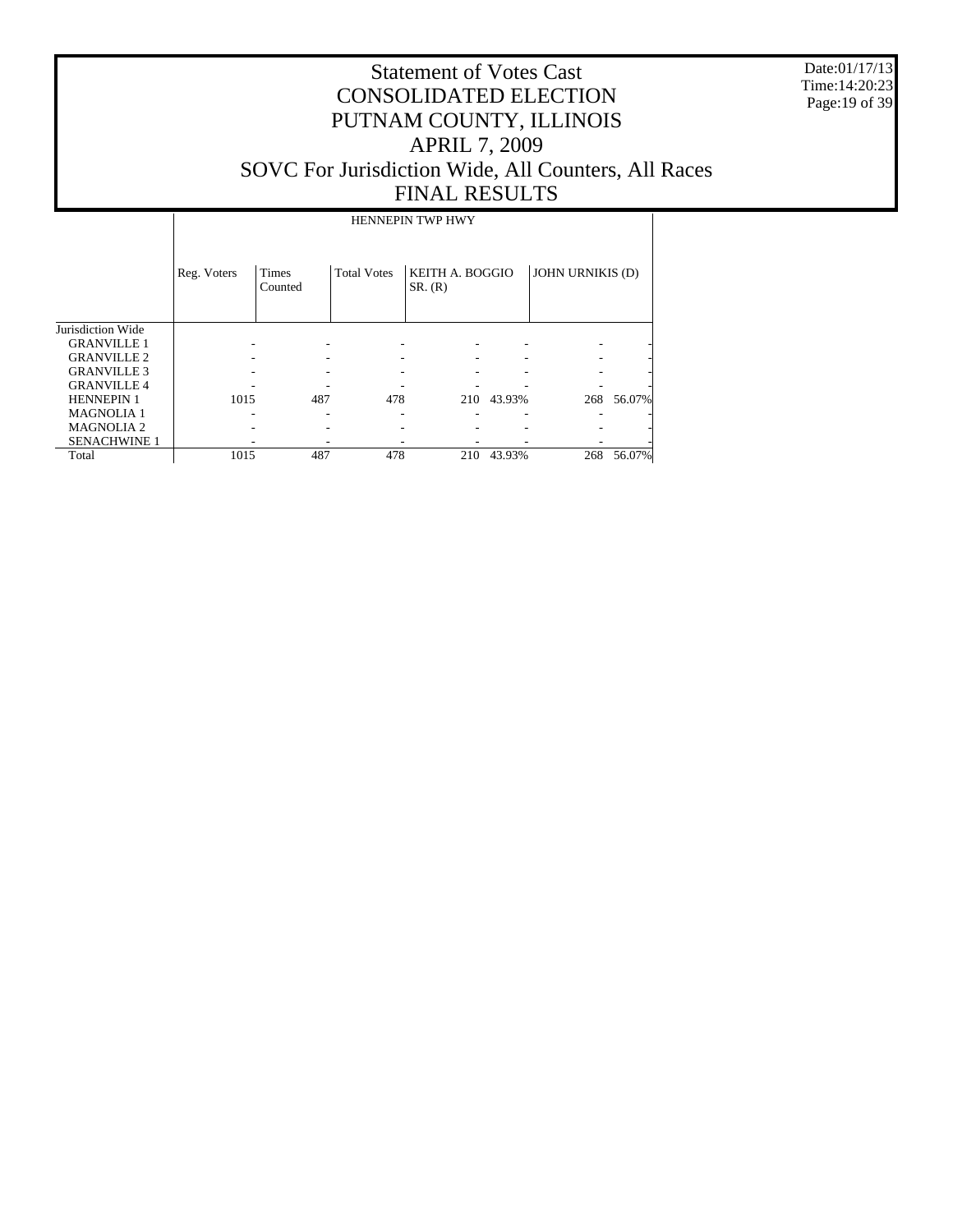Date:01/17/13 Time:14:20:23 Page:20 of 39

|                     |             |                         |                    | <b>HENNEPIN TWP TRST</b>       |       |                          |       |                                      |        |
|---------------------|-------------|-------------------------|--------------------|--------------------------------|-------|--------------------------|-------|--------------------------------------|--------|
|                     | Reg. Voters | <b>Times</b><br>Counted | <b>Total Votes</b> | <b>WILLIAM</b><br>PETERSEN (R) |       | M. JASON JUDD (R)        |       | <b>PAMELA</b><br><b>BOUXSEIN</b> (R) |        |
| Jurisdiction Wide   |             |                         |                    |                                |       |                          |       |                                      |        |
| <b>GRANVILLE 1</b>  | ۰           |                         | ٠                  |                                |       | $\overline{\phantom{a}}$ |       |                                      |        |
| <b>GRANVILLE 2</b>  |             |                         |                    |                                |       | $\overline{\phantom{a}}$ |       |                                      |        |
| <b>GRANVILLE 3</b>  |             |                         |                    |                                |       | $\overline{\phantom{a}}$ |       |                                      |        |
| <b>GRANVILLE 4</b>  |             |                         |                    |                                |       |                          |       |                                      |        |
| <b>HENNEPIN 1</b>   | 1015        | 487                     | 1571               | 153                            | 9.74% | 146                      | 9.29% | 176                                  | 11.20% |
| <b>MAGNOLIA1</b>    | ۰           |                         | ۰                  |                                |       |                          | ۰     |                                      |        |
| <b>MAGNOLIA2</b>    |             |                         | ۰                  |                                |       | $\overline{\phantom{a}}$ |       |                                      |        |
| <b>SENACHWINE 1</b> |             |                         |                    |                                |       |                          |       |                                      |        |
| Total               | 1015        | 487                     | 1571               | 153                            | 9.74% | 146                      | 9.29% | 176                                  | 11.20% |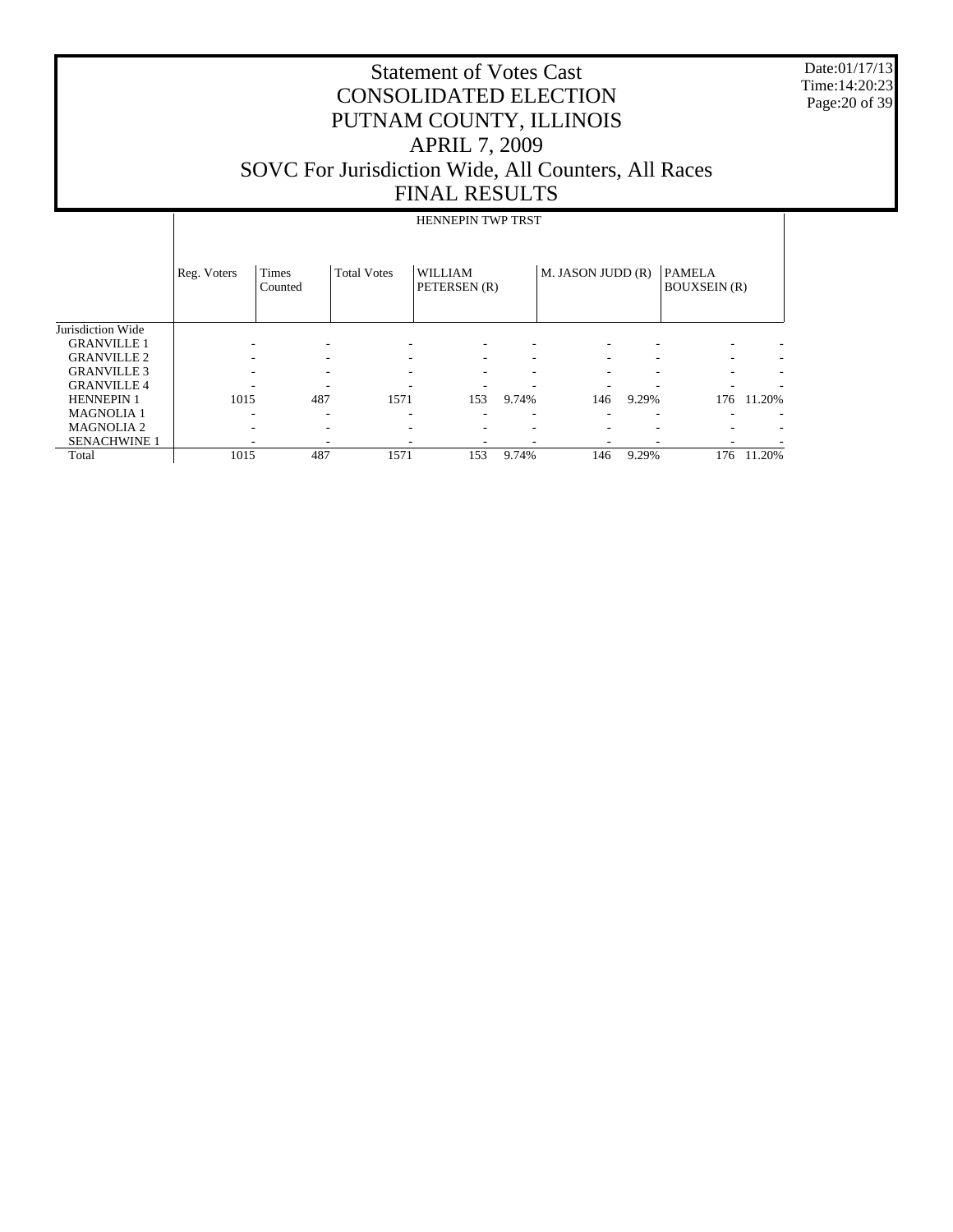Date:01/17/13 Time:14:20:23 Page:21 of 39

# Statement of Votes Cast CONSOLIDATED ELECTION PUTNAM COUNTY, ILLINOIS APRIL 7, 2009 SOVC For Jurisdiction Wide, All Counters, All Races FINAL RESULTS

#### HENNEPIN TWP TRST

|                     | <b>OUENTIN J.</b><br>BUFFINGTO (R) |                          | LINDA J. DE<br>MATTIA (D) |        | JOHN O' NEILL (D)        |        | WILLIAM G.<br><b>URNIKIS</b> (D) |        | JOHN BIAGI SR. (D) |        |
|---------------------|------------------------------------|--------------------------|---------------------------|--------|--------------------------|--------|----------------------------------|--------|--------------------|--------|
| Jurisdiction Wide   |                                    |                          |                           |        |                          |        |                                  |        |                    |        |
| <b>GRANVILLE 1</b>  |                                    | $\overline{\phantom{a}}$ |                           |        | -                        |        |                                  |        | -                  |        |
| <b>GRANVILLE 2</b>  |                                    | ۰                        |                           |        | $\overline{\phantom{a}}$ | ۰      |                                  |        | ۰.                 |        |
| <b>GRANVILLE 3</b>  |                                    | ۰                        |                           |        |                          |        |                                  |        |                    |        |
| <b>GRANVILLE 4</b>  |                                    | ۰                        |                           |        | -                        |        |                                  |        | ۰                  |        |
| <b>HENNEPIN 1</b>   | 129                                | 8.21%                    | 231                       | 14.70% | 234                      | 14.89% | 283                              | 18.01% | 219                | 13.94% |
| <b>MAGNOLIA 1</b>   |                                    | $\overline{\phantom{a}}$ |                           |        |                          |        |                                  |        |                    |        |
| <b>MAGNOLIA 2</b>   |                                    | ۰                        |                           |        | ۰                        |        |                                  |        |                    |        |
| <b>SENACHWINE 1</b> |                                    |                          |                           |        |                          |        |                                  |        |                    |        |
| Total               | 129                                | 8.21%                    | 231                       | 14.70% | 234                      | 14.89% | 283                              | 18.01% | 219                | 13.94% |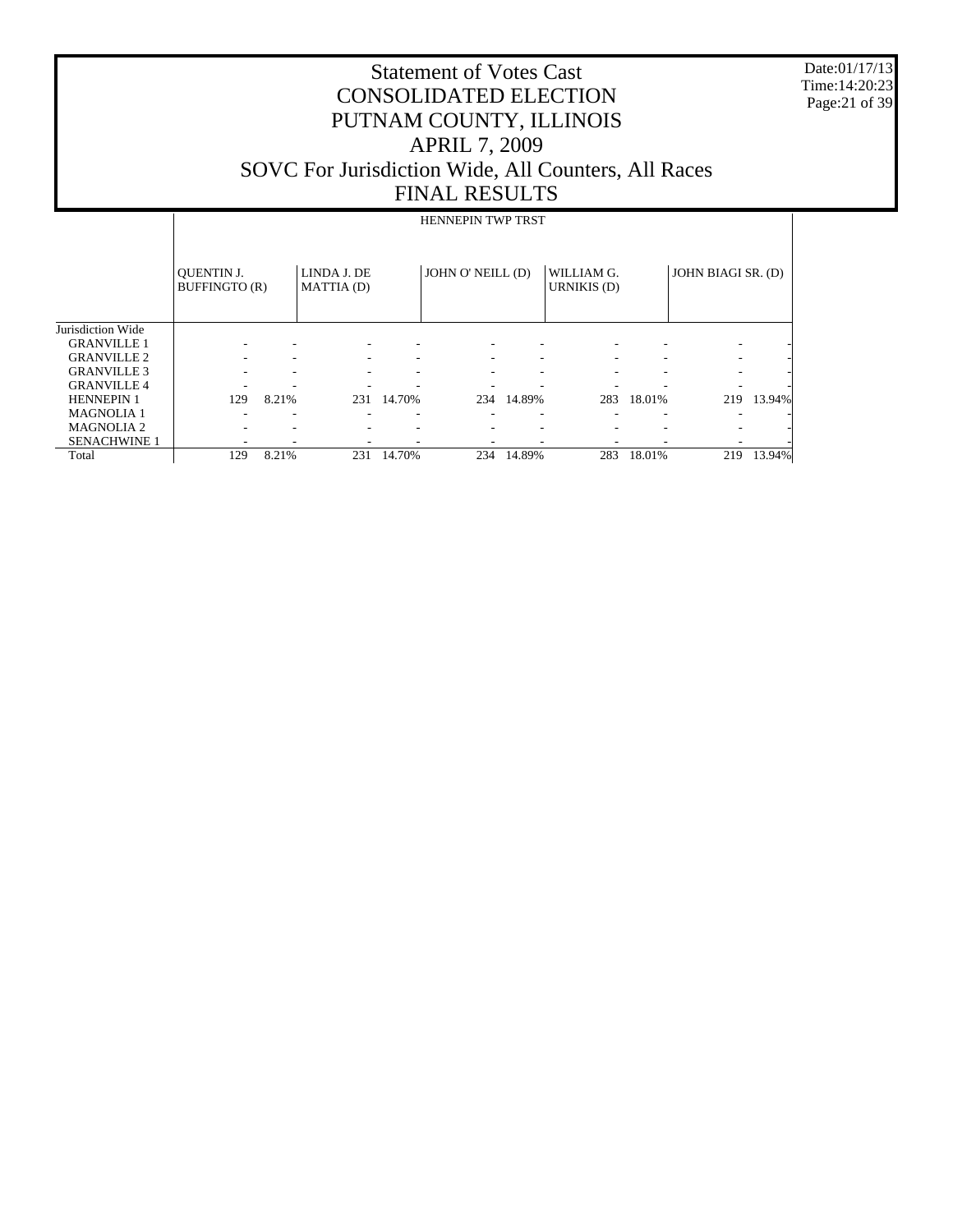Date:01/17/13 Time:14:20:23 Page:22 of 39

|                     |             |                  | <b>MAGNOLIA TWP SUPR</b> |                          |                          |                  | <b>MAGNOLIA TWP CLERK</b> |                               |             |
|---------------------|-------------|------------------|--------------------------|--------------------------|--------------------------|------------------|---------------------------|-------------------------------|-------------|
|                     | Reg. Voters | Times<br>Counted | <b>Total Votes</b>       | <b>JO ANN RUFF (IND)</b> | Reg. Voters              | Times<br>Counted | <b>Total Votes</b>        | <b>BRENDA WULZEN</b><br>(IND) |             |
| Jurisdiction Wide   |             |                  |                          |                          |                          |                  |                           |                               |             |
| <b>GRANVILLE 1</b>  |             |                  |                          |                          |                          |                  |                           |                               |             |
| <b>GRANVILLE 2</b>  |             | ٠                | -                        |                          |                          |                  |                           | ۰                             |             |
| <b>GRANVILLE 3</b>  |             | ٠                | ۰                        |                          |                          |                  |                           |                               |             |
| <b>GRANVILLE 4</b>  |             |                  |                          |                          |                          |                  |                           |                               |             |
| <b>HENNEPIN 1</b>   |             |                  |                          |                          |                          |                  |                           |                               |             |
| <b>MAGNOLIA 1</b>   | 343         | 113              | 98                       | 98 100.00%               | 343                      | 113              | 90                        |                               | 90 100.00%  |
| <b>MAGNOLIA 2</b>   | 459         | 184              | 160                      | 160 100.00%              | 459                      | 184              | 154                       |                               | 154 100.00% |
| <b>SENACHWINE 1</b> | ٠           | ٠                | -                        |                          | $\overline{\phantom{a}}$ | -                | н.                        |                               |             |
| Total               | 802         | 297              | 258                      | 258 100.00%              | 802                      | 297              | 244                       |                               | 244 100.00% |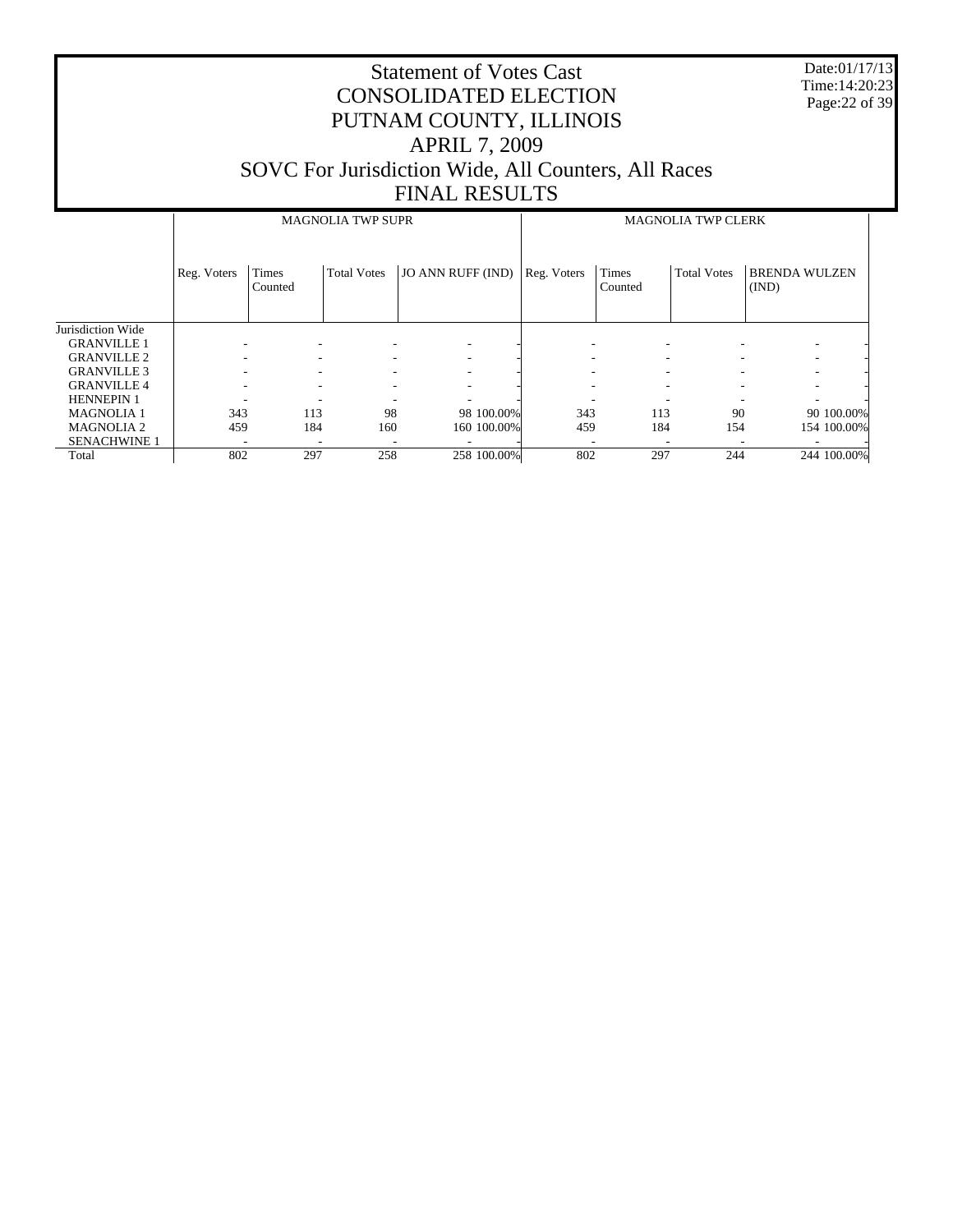Date:01/17/13 Time:14:20:23 Page:23 of 39

|                     |             |                  | <b>MAGNOLIA TWP ASSR</b> |                         |             |                  | <b>MAGNOLIA TWP HWY</b><br><b>Total Votes</b><br>TERRILL W. GLENN<br>(IND) |   |             |  |
|---------------------|-------------|------------------|--------------------------|-------------------------|-------------|------------------|----------------------------------------------------------------------------|---|-------------|--|
|                     | Reg. Voters | Times<br>Counted | <b>Total Votes</b>       | KATHRYN HAFLEY<br>(IND) | Reg. Voters | Times<br>Counted |                                                                            |   |             |  |
| Jurisdiction Wide   |             |                  |                          |                         |             |                  |                                                                            |   |             |  |
| <b>GRANVILLE 1</b>  |             |                  |                          |                         |             |                  |                                                                            |   |             |  |
| <b>GRANVILLE 2</b>  |             |                  |                          |                         |             |                  |                                                                            |   |             |  |
| <b>GRANVILLE 3</b>  |             | ۰                |                          |                         |             |                  |                                                                            |   |             |  |
| <b>GRANVILLE 4</b>  |             |                  |                          |                         |             |                  |                                                                            |   |             |  |
| <b>HENNEPIN 1</b>   |             |                  |                          |                         |             |                  |                                                                            | ۰ |             |  |
| <b>MAGNOLIA1</b>    | 343         | 113              | 90                       | 90 100.00%              | 343         | 113              | 99                                                                         |   | 99 100.00%  |  |
| <b>MAGNOLIA 2</b>   | 459         | 184              | 150                      | 150 100.00%             | 459         | 184              | 154                                                                        |   | 154 100.00% |  |
| <b>SENACHWINE 1</b> | ٠           | ٠                |                          |                         |             |                  |                                                                            |   |             |  |
| Total               | 802         | 297              | 240                      | 240 100.00%             | 802         | 297              | 253                                                                        |   | 253 100.00% |  |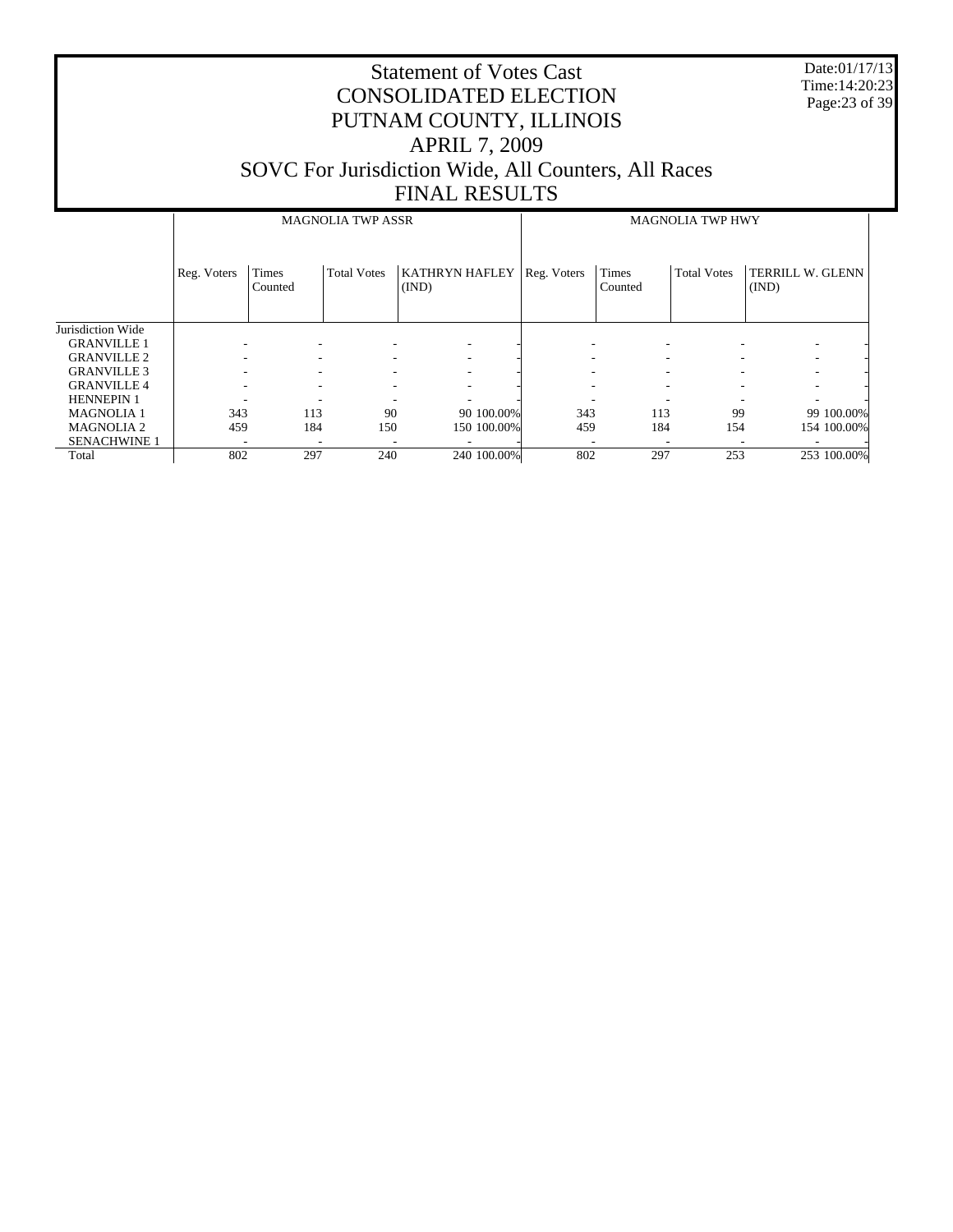Date:01/17/13 Time:14:20:23 Page:24 of 39

# Statement of Votes Cast CONSOLIDATED ELECTION PUTNAM COUNTY, ILLINOIS APRIL 7, 2009 SOVC For Jurisdiction Wide, All Counters, All Races FINAL RESULTS

#### MAGNOLIA TWP TRST

|                     | Reg. Voters | Times<br>Counted | <b>Total Votes</b> | DONALD E.<br>LOESCH (IND) |        | <b>ROBERT V.</b><br><b>MEKLEY</b> (IND) |        | <b>GEORGE MATTERN</b><br>(IND) |        |
|---------------------|-------------|------------------|--------------------|---------------------------|--------|-----------------------------------------|--------|--------------------------------|--------|
| Jurisdiction Wide   |             |                  |                    |                           |        |                                         |        |                                |        |
| <b>GRANVILLE 1</b>  |             |                  |                    |                           |        |                                         |        |                                |        |
| <b>GRANVILLE 2</b>  |             |                  |                    | ٠                         | ۰      | ۰                                       |        |                                |        |
| <b>GRANVILLE 3</b>  |             |                  |                    |                           | -      |                                         |        |                                |        |
| <b>GRANVILLE 4</b>  |             |                  |                    | ۰                         | ۰      |                                         |        |                                |        |
| <b>HENNEPIN 1</b>   |             |                  |                    |                           |        |                                         |        |                                |        |
| <b>MAGNOLIA1</b>    | 343         | 113              | 224                | 66                        | 29.46% | 81                                      | 36.16% | 77                             | 34.38% |
| <b>MAGNOLIA2</b>    | 459         | 184              | 389                | 123                       | 31.62% | 146                                     | 37.53% | 120                            | 30.85% |
| <b>SENACHWINE 1</b> |             |                  |                    |                           | -      |                                         |        |                                |        |
| Total               | 802         | 297              | 613                | 189                       | 30.83% | 227                                     | 37.03% | 197                            | 32.14% |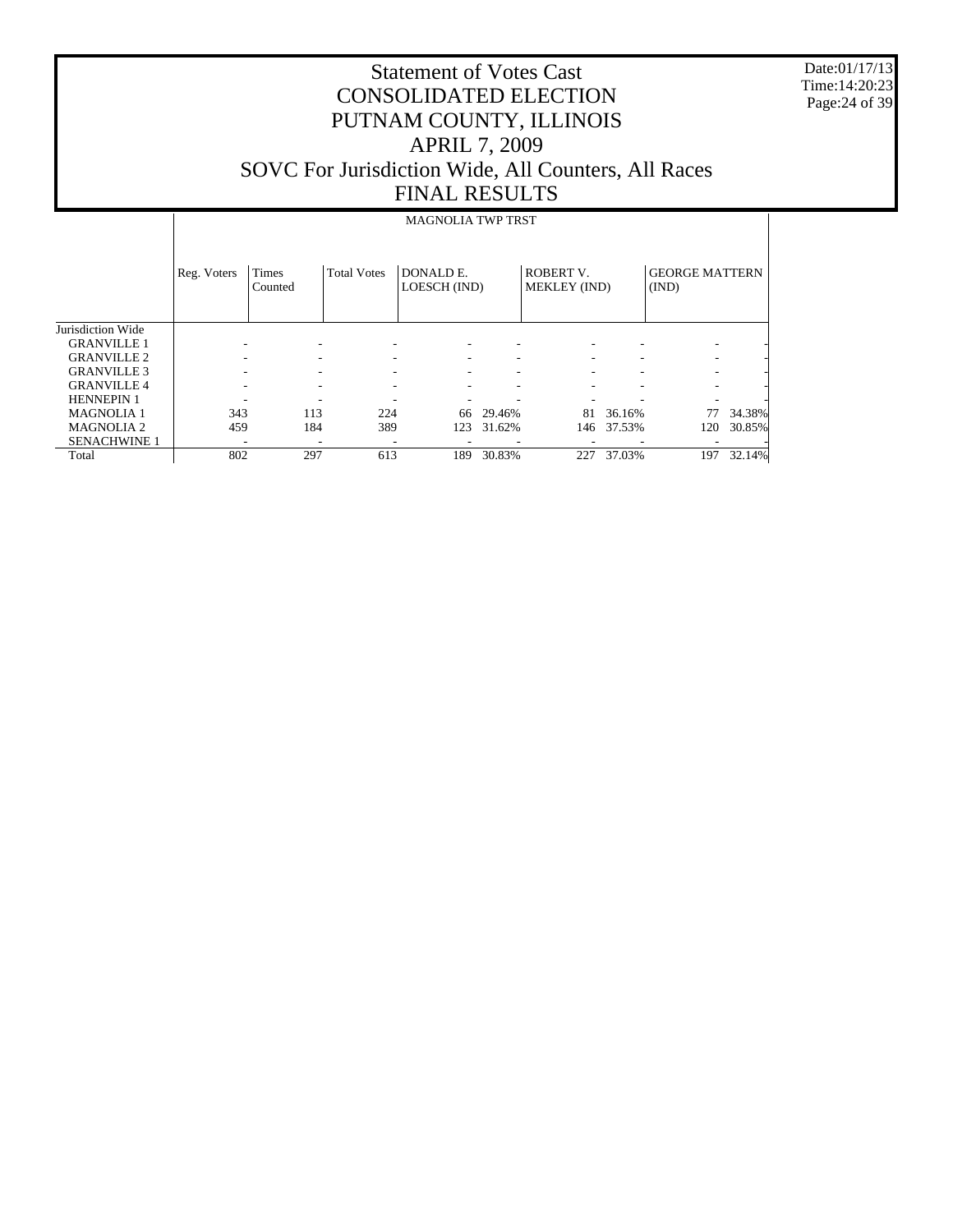Date:01/17/13 Time:14:20:23 Page:25 of 39

|                     |             |                  | <b>SENACHWINE TWP SUPR</b> |                      |             |                               | <b>SENACHWINE TWP CLERK</b> |              |            |
|---------------------|-------------|------------------|----------------------------|----------------------|-------------|-------------------------------|-----------------------------|--------------|------------|
|                     | Reg. Voters | Times<br>Counted | Total Votes   DAVID A.     | <b>WORKMAN (IND)</b> | Reg. Voters | Times<br>Counted              | Total Votes   RHONDA        | DOWNEY (IND) |            |
| Jurisdiction Wide   |             |                  |                            |                      |             |                               |                             |              |            |
| <b>GRANVILLE 1</b>  |             |                  |                            |                      |             |                               |                             |              |            |
| <b>GRANVILLE 2</b>  |             |                  |                            | ۰                    |             | ٠                             |                             |              |            |
| <b>GRANVILLE 3</b>  |             |                  |                            | ٠                    |             | $\overline{\phantom{a}}$      |                             |              |            |
| <b>GRANVILLE 4</b>  |             |                  |                            | ٠                    |             | $\overline{\phantom{a}}$<br>۰ |                             | ٠            |            |
| <b>HENNEPIN 1</b>   |             | ۰.               | ۰                          | ٠                    |             | ٠<br>۰                        | ۰.                          | ۰            |            |
| <b>MAGNOLIA1</b>    |             |                  |                            | ۰                    |             | $\overline{\phantom{a}}$      |                             | ٠            |            |
| <b>MAGNOLIA 2</b>   |             |                  |                            |                      |             |                               |                             |              |            |
| <b>SENACHWINE 1</b> | 480         | 88               | 82                         | 82 100.00%           | 480         | 88                            | 84                          |              | 84 100.00% |
| Total               | 480         | 88               | 82                         | 82 100.00%           | 480         | 88                            | 84                          |              | 84 100.00% |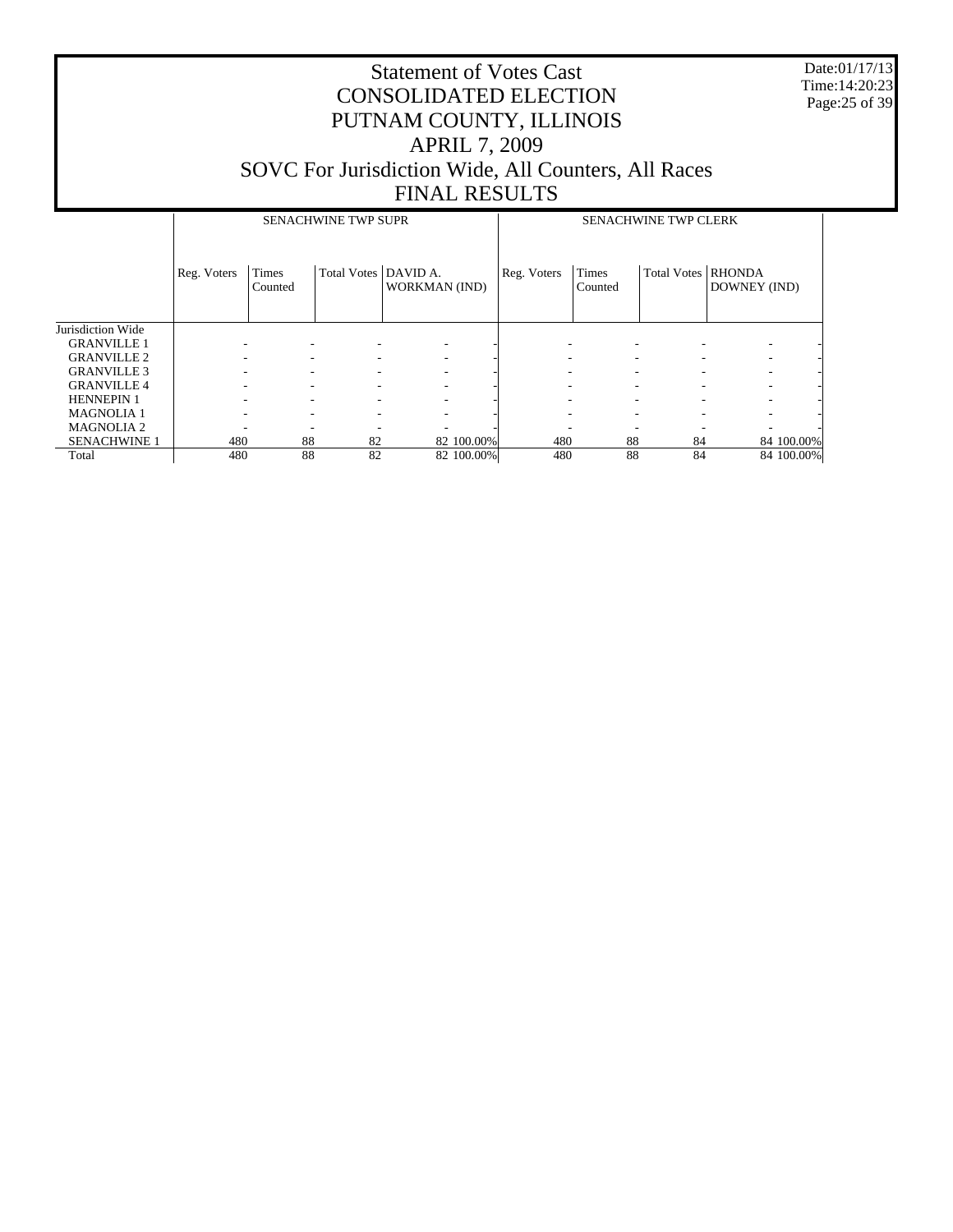Date:01/17/13 Time:14:20:23 Page:26 of 39

# Statement of Votes Cast CONSOLIDATED ELECTION PUTNAM COUNTY, ILLINOIS APRIL 7, 2009 SOVC For Jurisdiction Wide, All Counters, All Races FINAL RESULTS

|                     |             | <b>SENACHWINE TWP HWY</b> |    |                                      |            |  |  |  |  |  |  |
|---------------------|-------------|---------------------------|----|--------------------------------------|------------|--|--|--|--|--|--|
|                     | Reg. Voters | Times<br>Counted          |    | Total Votes   WALLY SPRAGUE<br>(IND) |            |  |  |  |  |  |  |
| Jurisdiction Wide   |             |                           |    |                                      |            |  |  |  |  |  |  |
| <b>GRANVILLE 1</b>  |             |                           |    |                                      |            |  |  |  |  |  |  |
| <b>GRANVILLE 2</b>  |             |                           |    |                                      |            |  |  |  |  |  |  |
| <b>GRANVILLE 3</b>  |             |                           |    |                                      |            |  |  |  |  |  |  |
| <b>GRANVILLE 4</b>  |             |                           |    |                                      |            |  |  |  |  |  |  |
| <b>HENNEPIN 1</b>   |             |                           |    |                                      |            |  |  |  |  |  |  |
| <b>MAGNOLIA1</b>    |             |                           |    |                                      |            |  |  |  |  |  |  |
| <b>MAGNOLIA2</b>    |             |                           |    |                                      |            |  |  |  |  |  |  |
| <b>SENACHWINE 1</b> | 480         | 88                        | 85 |                                      | 85 100,00% |  |  |  |  |  |  |
| Total               | 480         | 88                        | 85 |                                      | 85 100,00% |  |  |  |  |  |  |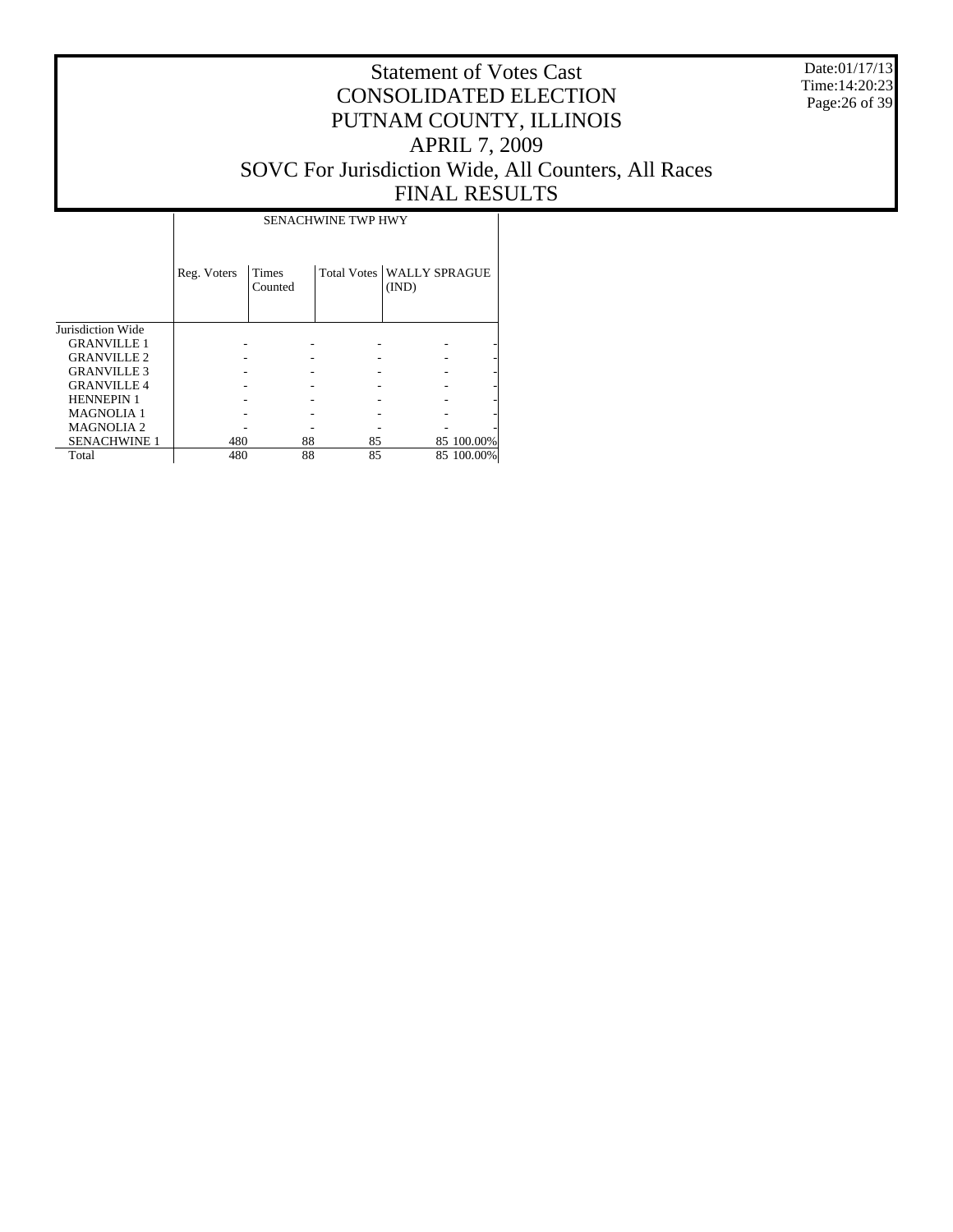Date:01/17/13 Time:14:20:23 Page:27 of 39

|                     |             | SENACHWINE TWP TRST |                    |                                            |        |                        |        |                               |        |                                |        |  |  |
|---------------------|-------------|---------------------|--------------------|--------------------------------------------|--------|------------------------|--------|-------------------------------|--------|--------------------------------|--------|--|--|
|                     | Reg. Voters | Times<br>Counted    | <b>Total Votes</b> | <b>KENNETH F.</b><br><b>HAKENJOS (IND)</b> |        | JEFF S. HELLE<br>(IND) |        | <b>GARY FOUNTAIN</b><br>(IND) |        | <b>GEORGE</b><br>WHEELER (IND) |        |  |  |
| Jurisdiction Wide   |             |                     |                    |                                            |        |                        |        |                               |        |                                |        |  |  |
| <b>GRANVILLE 1</b>  |             |                     |                    |                                            |        |                        |        |                               |        | ۰                              |        |  |  |
| <b>GRANVILLE 2</b>  |             |                     |                    | ۰                                          |        | Ξ.                     | ۰      |                               |        | ۰                              |        |  |  |
| <b>GRANVILLE 3</b>  |             |                     |                    |                                            |        |                        | ۰      |                               |        | ۰                              |        |  |  |
| <b>GRANVILLE 4</b>  |             |                     |                    |                                            |        |                        |        |                               |        |                                |        |  |  |
| <b>HENNEPIN 1</b>   |             |                     |                    |                                            |        |                        | ۰      |                               |        |                                |        |  |  |
| <b>MAGNOLIA1</b>    |             |                     | -                  |                                            |        |                        | ۰      |                               |        | ۰                              |        |  |  |
| <b>MAGNOLIA2</b>    | ۰           |                     |                    |                                            |        |                        | ۰      |                               |        | ۰                              |        |  |  |
| <b>SENACHWINE 1</b> | 480         | 88                  | 281                | 64                                         | 22.78% | 73                     | 25.98% | 67                            | 23.84% | 77                             | 27.40% |  |  |
| Total               | 480         | 88                  | 281                | 64                                         | 22.78% | 73                     | 25.98% | 67                            | 23.84% | 77                             | 27.40% |  |  |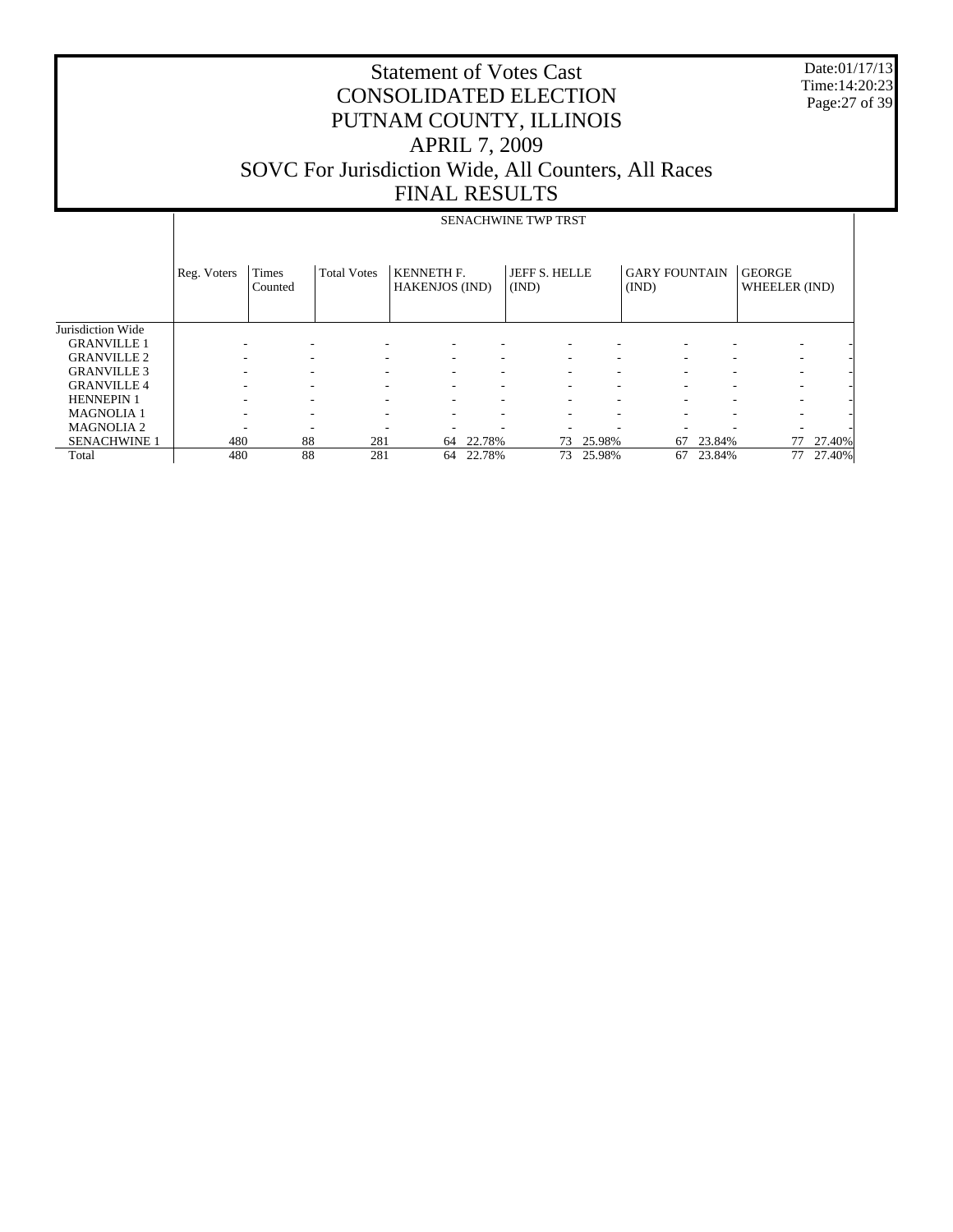Date:01/17/13 Time:14:20:23 Page:28 of 39

|                     | MTAD (HENN-SENACH) |                         |                    |                          |             |  |  |  |  |  |  |  |
|---------------------|--------------------|-------------------------|--------------------|--------------------------|-------------|--|--|--|--|--|--|--|
|                     | Reg. Voters        | <b>Times</b><br>Counted | <b>Total Votes</b> | SHELLEY A. KAYS<br>(IND) |             |  |  |  |  |  |  |  |
| Jurisdiction Wide   |                    |                         |                    |                          |             |  |  |  |  |  |  |  |
| <b>GRANVILLE 1</b>  |                    |                         |                    |                          |             |  |  |  |  |  |  |  |
| <b>GRANVILLE 2</b>  |                    |                         |                    |                          |             |  |  |  |  |  |  |  |
| <b>GRANVILLE 3</b>  |                    |                         |                    |                          |             |  |  |  |  |  |  |  |
| <b>GRANVILLE 4</b>  |                    |                         |                    |                          |             |  |  |  |  |  |  |  |
| <b>HENNEPIN 1</b>   | 1015               | 487                     | 354                |                          | 354 100.00% |  |  |  |  |  |  |  |
| <b>MAGNOLIA1</b>    |                    |                         |                    |                          |             |  |  |  |  |  |  |  |
| <b>MAGNOLIA2</b>    |                    |                         |                    |                          |             |  |  |  |  |  |  |  |
| <b>SENACHWINE 1</b> | 480                | 88                      | 69                 |                          | 69 100.00%  |  |  |  |  |  |  |  |
| Total               | 1495               | 575                     | 423                |                          | 423 100.00% |  |  |  |  |  |  |  |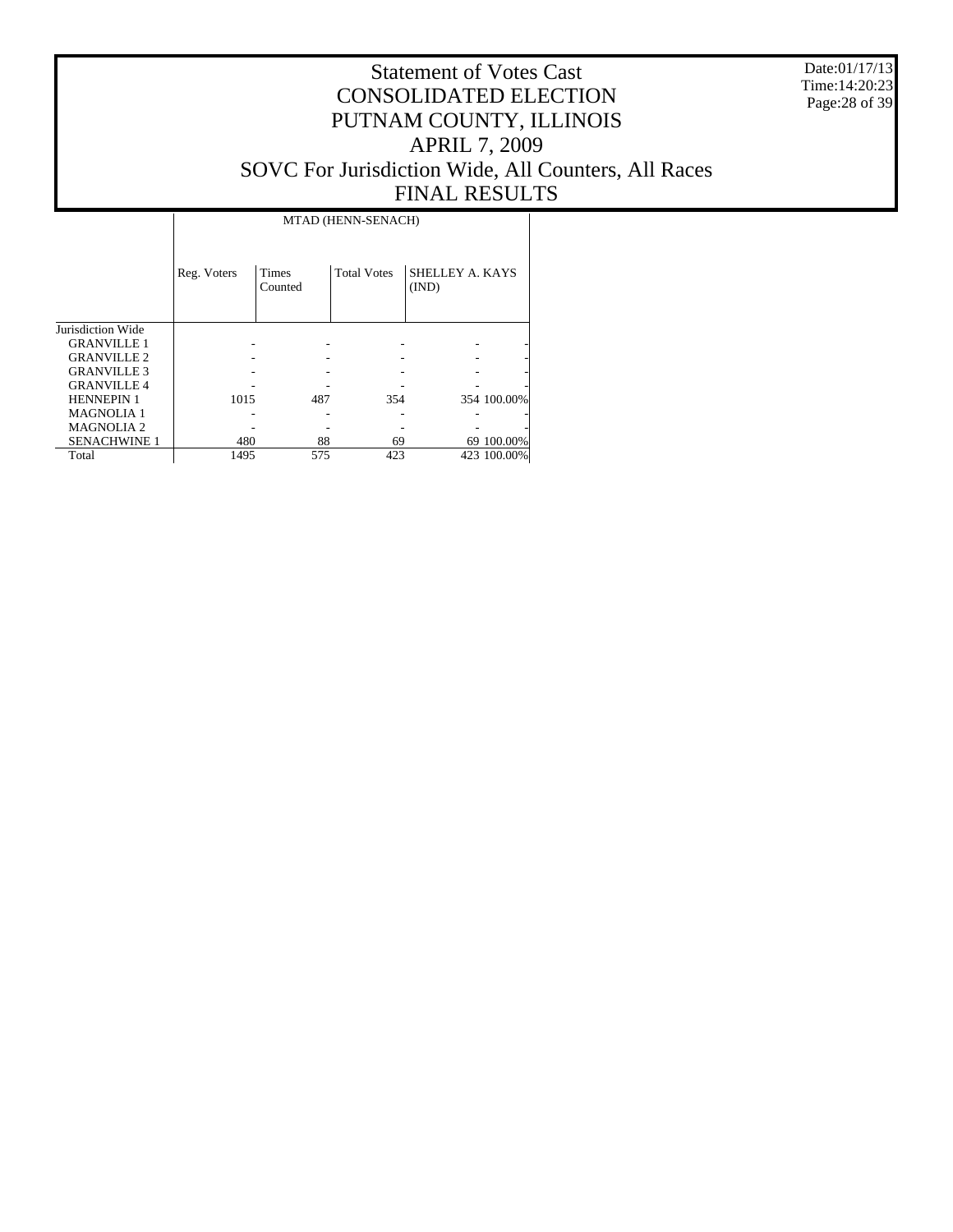Date:01/17/13 Time:14:20:23 Page:29 of 39

# Statement of Votes Cast CONSOLIDATED ELECTION PUTNAM COUNTY, ILLINOIS APRIL 7, 2009 SOVC For Jurisdiction Wide, All Counters, All Races FINAL RESULTS

HENNEPIN PARK

|                     | Reg. Voters | Times<br>Counted | <b>Total Votes</b> | <b>JOHN BROUWER</b> |        | <b>DARLA HARVEY</b> |        |
|---------------------|-------------|------------------|--------------------|---------------------|--------|---------------------|--------|
| Jurisdiction Wide   |             |                  |                    |                     |        |                     |        |
| <b>GRANVILLE 1</b>  |             |                  |                    |                     |        |                     |        |
| <b>GRANVILLE 2</b>  |             |                  |                    |                     |        |                     |        |
| <b>GRANVILLE 3</b>  |             |                  |                    |                     |        |                     |        |
| <b>GRANVILLE4</b>   |             |                  |                    |                     |        |                     |        |
| <b>HENNEPIN1</b>    | 593         | 305              | 411                | 218                 | 53.04% | 193                 | 46.96% |
| <b>MAGNOLIA1</b>    |             |                  |                    |                     |        |                     |        |
| <b>MAGNOLIA2</b>    |             |                  |                    |                     |        |                     |        |
| <b>SENACHWINE 1</b> |             |                  |                    |                     |        |                     |        |
| Total               | 593         | 305              | 411                | 218                 | 53.04% | 193                 | 46.96% |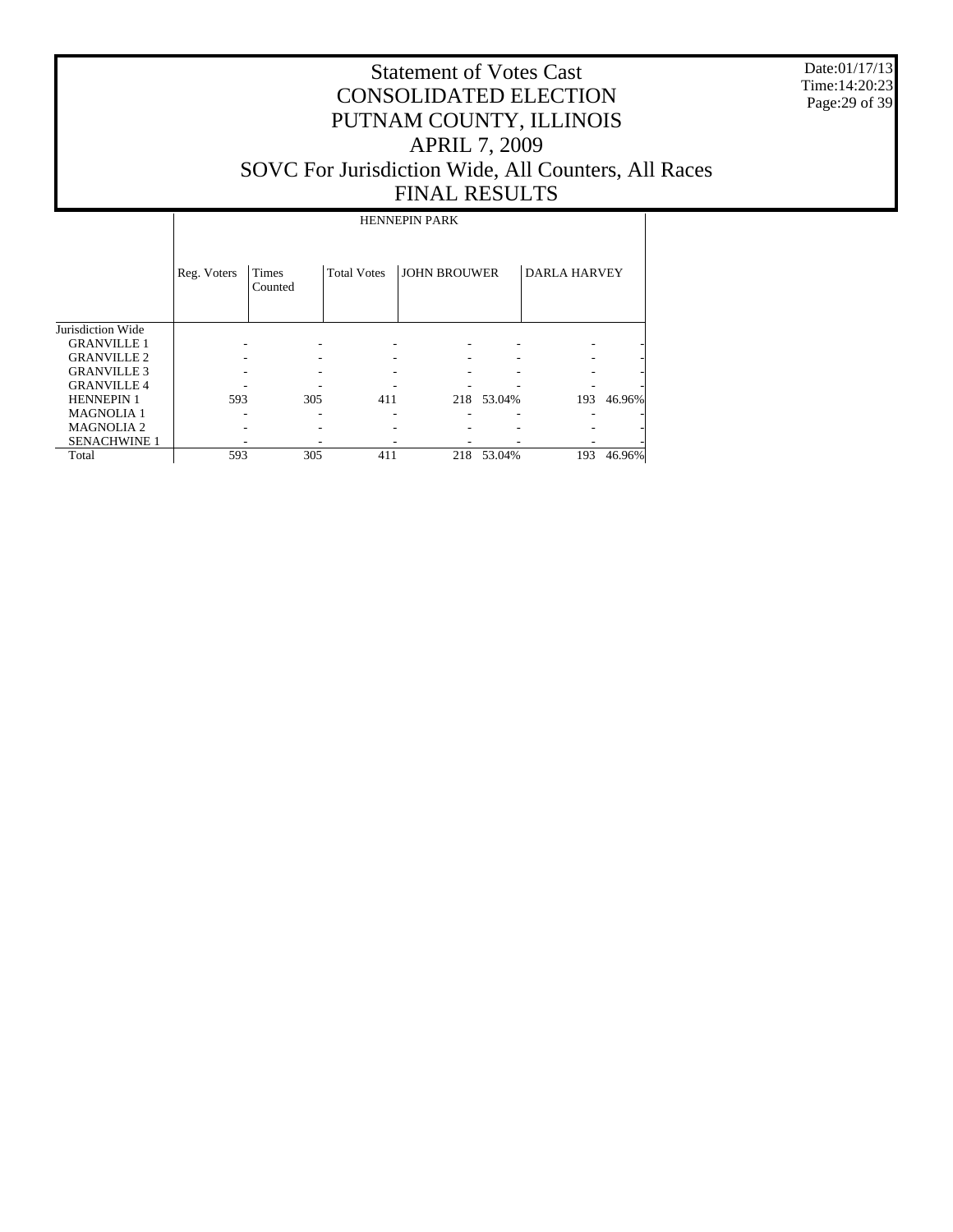Date:01/17/13 Time:14:20:23 Page:30 of 39

# Statement of Votes Cast CONSOLIDATED ELECTION PUTNAM COUNTY, ILLINOIS APRIL 7, 2009 SOVC For Jurisdiction Wide, All Counters, All Races FINAL RESULTS

#### PUTNAM LIB

|                     | Reg. Voters | <b>Times</b><br>Counted | <b>Total Votes</b> | DEBORAH K.<br><b>WARD</b> |        | ROBERT B. STEELE |        | <b>TARA READ</b> |        |
|---------------------|-------------|-------------------------|--------------------|---------------------------|--------|------------------|--------|------------------|--------|
| Jurisdiction Wide   |             |                         |                    |                           |        |                  |        |                  |        |
| <b>GRANVILLE 1</b>  | 330         | 125                     | 228                | 75                        | 32.89% | 77               | 33.77% | 76               | 33.33% |
| <b>GRANVILLE 2</b>  | 602         | 171                     | 300                | 102                       | 34.00% | 109              | 36.33% | 89               | 29.67% |
| <b>GRANVILLE 3</b>  | 536         | 190                     | 316                | 111                       | 35.13% | 109              | 34.49% | 96               | 30.38% |
| <b>GRANVILLE4</b>   | 778         | 186                     | 333                | 108                       | 32.43% | 123              | 36.94% | 102              | 30.63% |
| <b>HENNEPIN 1</b>   | 1015        | 487                     | 784                | 293                       | 37.37% | 251              | 32.02% | 240              | 30.61% |
| <b>MAGNOLIA 1</b>   | 343         | 113                     | 203                | 70                        | 34.48% | 68               | 33.50% | 65               | 32.02% |
| <b>MAGNOLIA 2</b>   | 459         | 184                     | 339                | 113                       | 33.33% | 116              | 34.22% | 110              | 32.45% |
| <b>SENACHWINE 1</b> | 480         | 88                      | 197                | 60                        | 30.46% | 61               | 30.96% | 76               | 38.58% |
| Total               | 4543        | 1544                    | 2700               | 932                       | 34.52% | 914              | 33.85% | 854              | 31.63% |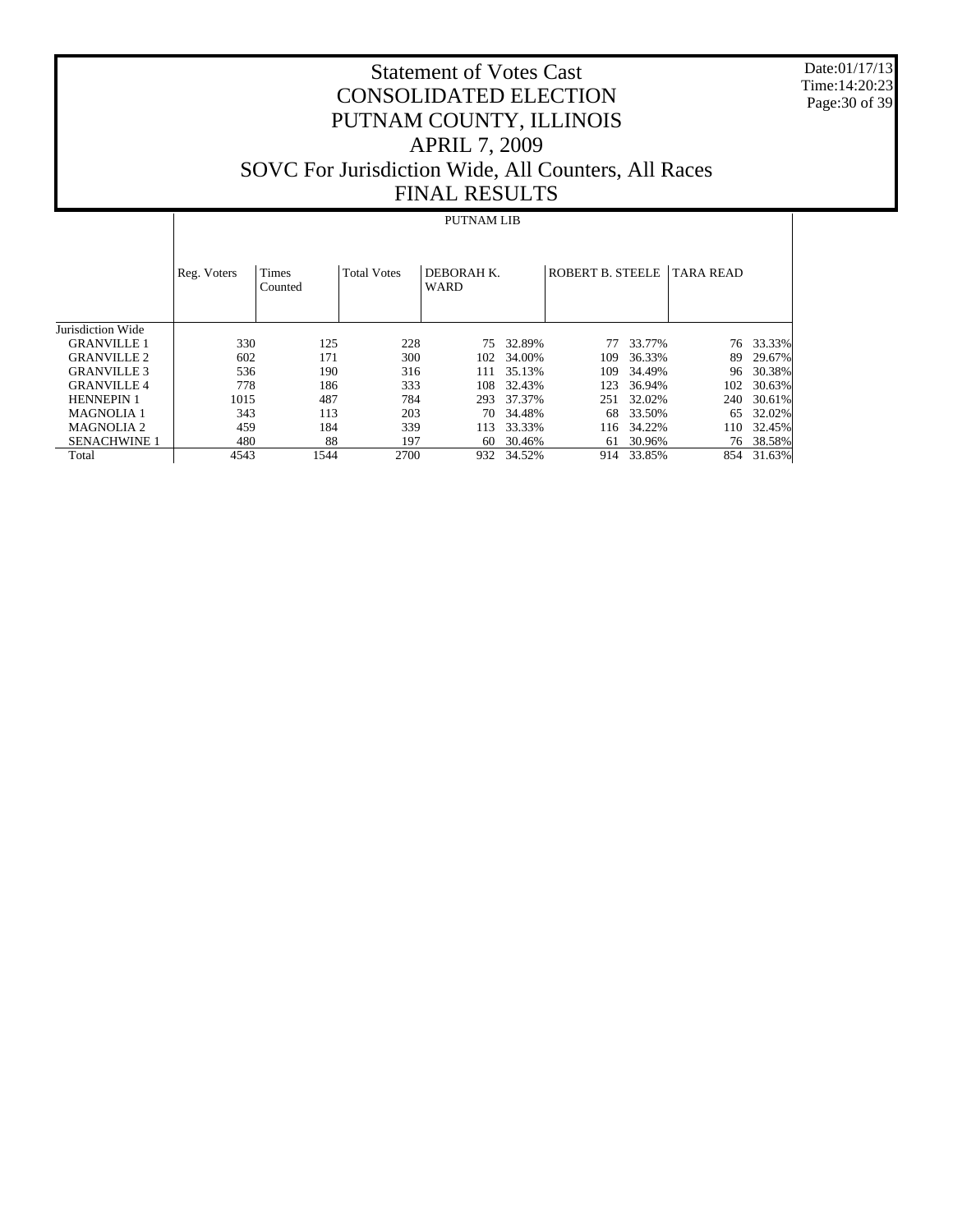Date:01/17/13 Time:14:20:23 Page:31 of 39

# Statement of Votes Cast CONSOLIDATED ELECTION PUTNAM COUNTY, ILLINOIS APRIL 7, 2009 SOVC For Jurisdiction Wide, All Counters, All Races FINAL RESULTS

# PRINCETON 115

|                     | Reg.<br><b>V</b> oters | <b>Times</b><br>Counted | Total<br>Votes | <b>TERRY O'NEIL</b> |       | <b>JUDSON</b><br><b>LUSHER</b> |          | <b>DORIS</b><br><b>HAMILTON</b> |        | <b>GEORGE</b><br><b>KAUFFMAN</b> |        | <b>JAY GLEASON</b> |        |
|---------------------|------------------------|-------------------------|----------------|---------------------|-------|--------------------------------|----------|---------------------------------|--------|----------------------------------|--------|--------------------|--------|
| Jurisdiction Wide   |                        |                         |                |                     |       |                                |          |                                 |        |                                  |        |                    |        |
| <b>GRANVILLE 1</b>  |                        |                         |                |                     |       |                                | ۰        | ۰                               |        |                                  |        |                    |        |
| <b>GRANVILLE 2</b>  |                        |                         |                |                     |       |                                |          | ۰                               |        |                                  |        |                    |        |
| <b>GRANVILLE 3</b>  | ۰                      | ۰                       |                | -<br>۰              |       |                                | ٠        | ۰                               |        |                                  |        | -                  |        |
| <b>GRANVILLE 4</b>  | ۰.                     | ۰                       |                | ۰<br>۰              |       |                                |          | ۰                               |        | ۰                                |        | ۰                  |        |
| <b>HENNEPIN 1</b>   |                        |                         |                |                     |       |                                |          | ۰.                              |        |                                  |        |                    |        |
| <b>MAGNOLIA1</b>    | -                      | ۰                       |                | ۰<br>۰              |       |                                | ۰        | ۰                               | -      |                                  |        | -                  |        |
| <b>MAGNOLIA 2</b>   | ۰                      | ۰                       |                |                     |       |                                |          |                                 |        |                                  |        |                    |        |
| <b>SENACHWINE 1</b> | 2                      |                         |                | 0                   | 0.00% | $\Omega$                       | $0.00\%$ | 2                               | 40.00% | 2                                | 40.00% |                    | 20.00% |
| Total               | $\mathcal{L}$          | ↑                       |                | $\Omega$            | 0.00% | $\Omega$                       | $0.00\%$ | $\overline{2}$                  | 40.00% | $\overline{2}$                   | 40.00% |                    | 20.00% |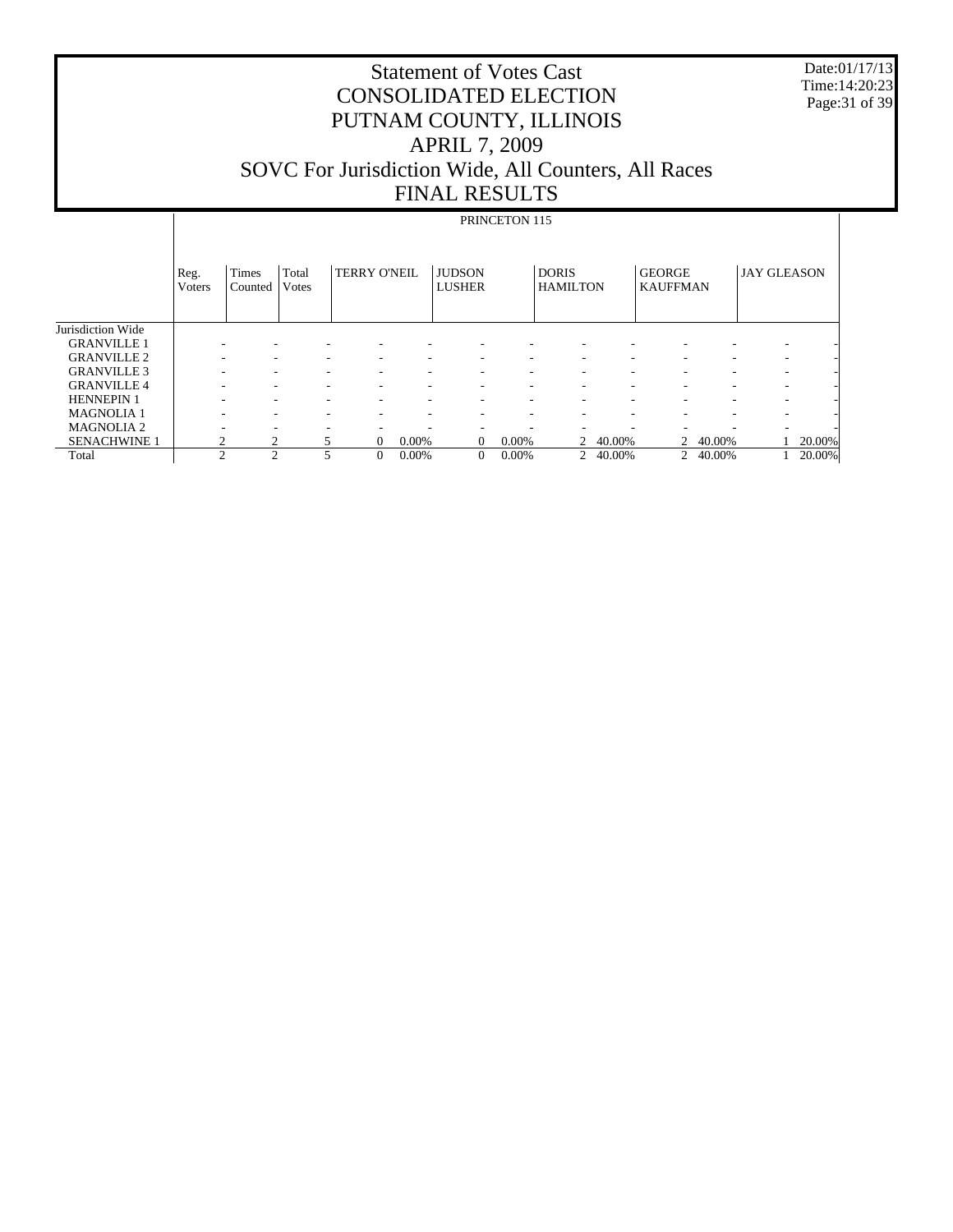Date:01/17/13 Time:14:20:23 Page:32 of 39

|                     |             | HENRY-SENACHWINE 5 |                    |                       |          |                                      |                          |                                |        |                           |        |  |
|---------------------|-------------|--------------------|--------------------|-----------------------|----------|--------------------------------------|--------------------------|--------------------------------|--------|---------------------------|--------|--|
|                     | Reg. Voters | Times<br>Counted   | <b>Total Votes</b> | <b>LORIE J. HELLE</b> |          | <b>JEREEN LOUIS</b><br><b>MERCER</b> |                          | EDITH (EDI) L.<br><b>PERDE</b> |        | TINA M.<br><b>KENNEDY</b> |        |  |
| Jurisdiction Wide   |             |                    |                    |                       |          |                                      |                          |                                |        |                           |        |  |
| <b>GRANVILLE 1</b>  |             |                    |                    |                       |          |                                      |                          |                                |        | $\overline{\phantom{a}}$  |        |  |
| <b>GRANVILLE 2</b>  |             | -                  |                    | ۰                     |          | $\overline{\phantom{a}}$             | ۰                        |                                |        | $\overline{\phantom{a}}$  |        |  |
| <b>GRANVILLE 3</b>  |             |                    |                    |                       |          |                                      | ۰                        |                                |        | ۰                         |        |  |
| <b>GRANVILLE 4</b>  |             |                    |                    |                       |          |                                      | $\overline{\phantom{a}}$ |                                |        | ۰                         |        |  |
| <b>HENNEPIN 1</b>   |             |                    |                    |                       |          |                                      |                          |                                |        |                           |        |  |
| <b>MAGNOLIA1</b>    |             | 2<br>4             | 7                  |                       | 2 28.57% | $\Omega$                             | $0.00\%$                 |                                | 14.29% | 2                         | 28.57% |  |
| <b>MAGNOLIA2</b>    |             |                    |                    |                       |          |                                      | $\overline{\phantom{a}}$ |                                |        |                           |        |  |
| <b>SENACHWINE 1</b> | 478         | 86                 | 288                | 62                    | 21.53%   | 43                                   | 14.93%                   | 32                             | 11.11% | 22                        | 7.64%  |  |
| Total               | 482         | 88                 | 295                | 64                    | 21.69%   | 43                                   | 14.58%                   | 33                             | 11.19% | 24                        | 8.14%  |  |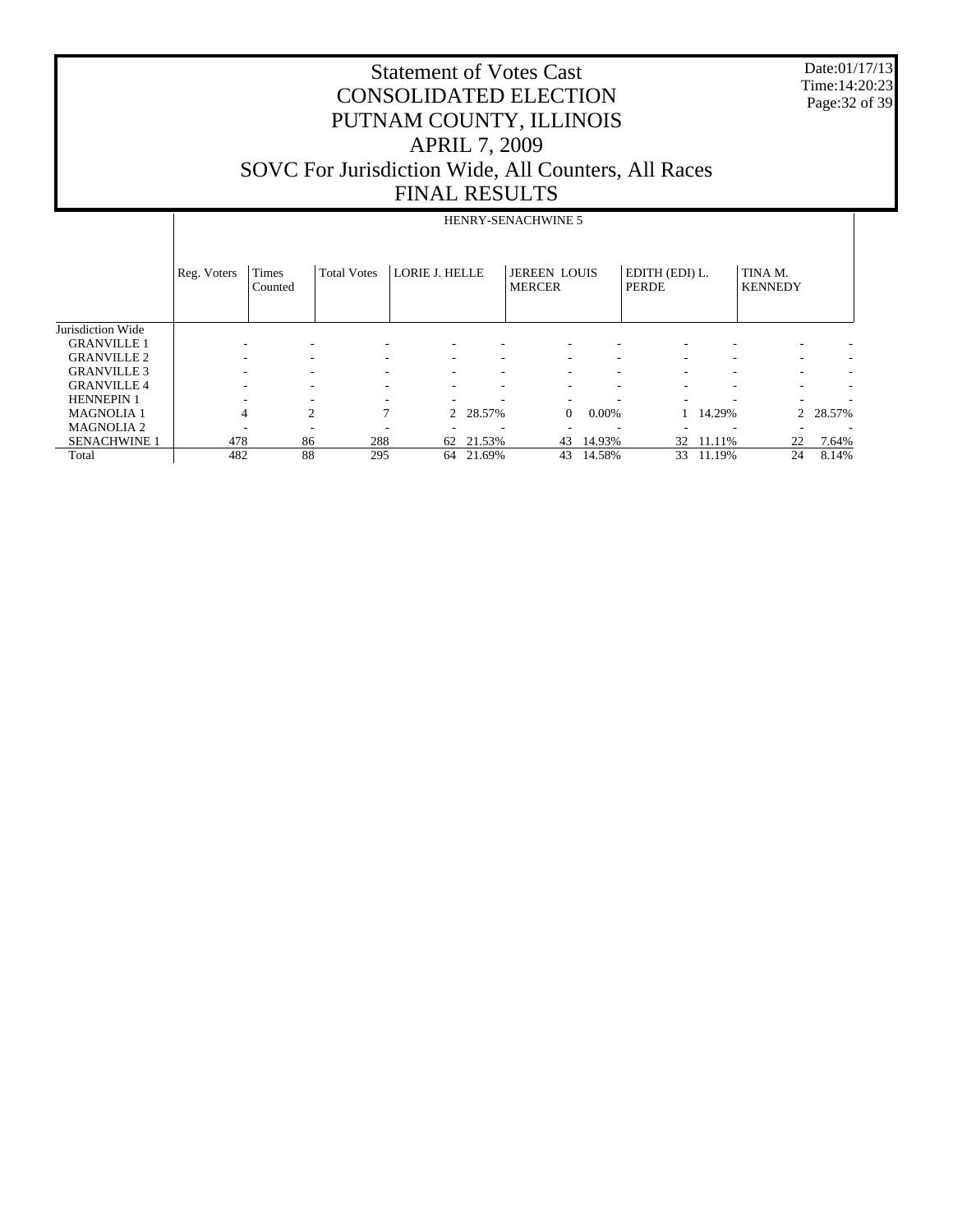Date:01/17/13 Time:14:20:23 Page:33 of 39

# Statement of Votes Cast CONSOLIDATED ELECTION PUTNAM COUNTY, ILLINOIS APRIL 7, 2009 SOVC For Jurisdiction Wide, All Counters, All Races FINAL RESULTS

HENRY-SENACHWINE 5

|                     | <b>JAMES R. WITKO</b> |        | <b>JOLINE LEQUIA</b> |          | <b>STEPHEN B.</b><br><b>ROWE</b> |          | <b>JOYCE WOOD</b> |        |
|---------------------|-----------------------|--------|----------------------|----------|----------------------------------|----------|-------------------|--------|
| Jurisdiction Wide   |                       |        |                      |          |                                  |          |                   |        |
| <b>GRANVILLE 1</b>  |                       |        |                      |          |                                  |          |                   |        |
| <b>GRANVILLE 2</b>  |                       |        |                      |          |                                  |          |                   |        |
| <b>GRANVILLE 3</b>  |                       |        |                      |          |                                  |          |                   |        |
| <b>GRANVILLE 4</b>  |                       |        |                      |          |                                  |          |                   |        |
| <b>HENNEPIN 1</b>   |                       |        |                      |          |                                  |          |                   |        |
| <b>MAGNOLIA 1</b>   | $\Omega$              | 0.00%  | $\Omega$             | $0.00\%$ |                                  | 2 28.57% | $\theta$          | 0.00%  |
| <b>MAGNOLIA2</b>    |                       |        |                      |          |                                  |          |                   |        |
| <b>SENACHWINE 1</b> | 48                    | 16.67% | 13                   | 4.51%    | 38                               | 13.19%   | 30                | 10.42% |
| Total               | 48                    | 16.27% | 13                   | 4.41%    | 40                               | 13.56%   | 30                | 10.17% |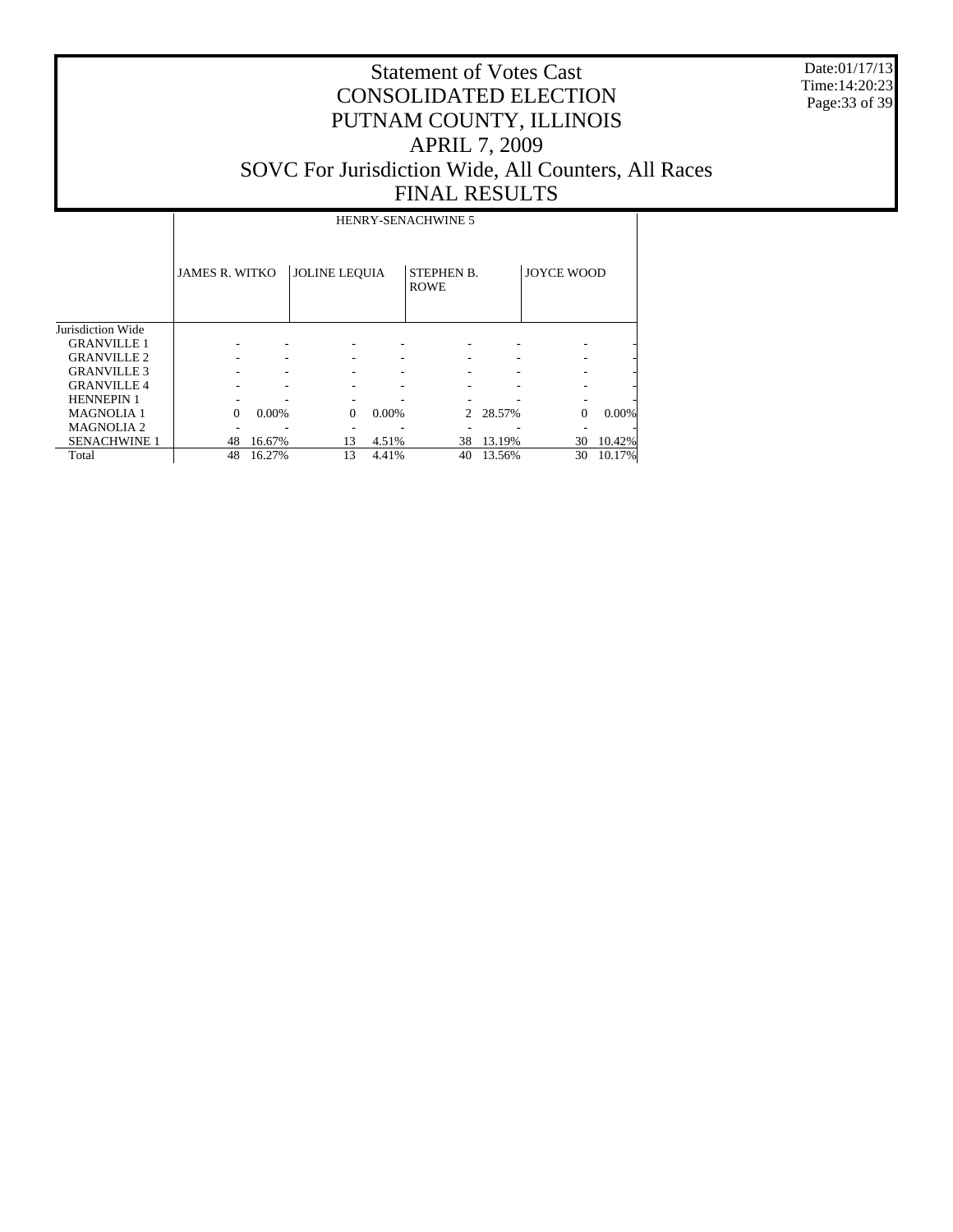Date:01/17/13 Time:14:20:23 Page:34 of 39

# Statement of Votes Cast CONSOLIDATED ELECTION PUTNAM COUNTY, ILLINOIS APRIL 7, 2009 SOVC For Jurisdiction Wide, All Counters, All Races FINAL RESULTS

#### PUTNAM 535

|                     | Reg. Voters | <b>Times</b><br>Counted | <b>Total Votes</b> | <b>KRISTINA K.</b><br>POPURELL |        | <b>JUDITH HOPKINS</b> |            | <b>CRAIG KETTMAN</b> |        |
|---------------------|-------------|-------------------------|--------------------|--------------------------------|--------|-----------------------|------------|----------------------|--------|
| Jurisdiction Wide   |             |                         |                    |                                |        |                       |            |                      |        |
| <b>GRANVILLE 1</b>  | 330         | 125                     | 374                | 63                             | 16.84% | 97                    | 25.94%     | 81                   | 21.66% |
| <b>GRANVILLE 2</b>  | 602         | 171                     | 529                | 99                             | 18.71% | 147                   | 27.79%     | 136                  | 25.71% |
| <b>GRANVILLE 3</b>  | 536         | 190                     | 575                | 98                             | 17.04% |                       | 142 24.70% | 134                  | 23.30% |
| <b>GRANVILLE4</b>   | 778         | 186                     | 601                | 116                            | 19.30% | 162                   | 26.96%     | 146                  | 24.29% |
| <b>HENNEPIN 1</b>   | 1015        | 487                     | 1223               | 133                            | 10.87% | 119                   | 9.73%      | 172                  | 14.06% |
| <b>MAGNOLIA 1</b>   | 339         | 111                     | 332                | 52                             | 15.66% | 49                    | 14.76%     | 53                   | 15.96% |
| <b>MAGNOLIA2</b>    | 459         | 184                     | 551                | 94                             | 17.06% | 95                    | 17.24%     | 87                   | 15.79% |
| <b>SENACHWINE 1</b> | ۰           | -                       | -                  | $\overline{\phantom{a}}$       | ٠      |                       |            | ۰                    |        |
| Total               | 4059        | 1454                    | 4185               | 655                            | 15.65% | 811                   | 19.38%     | 809                  | 19.33% |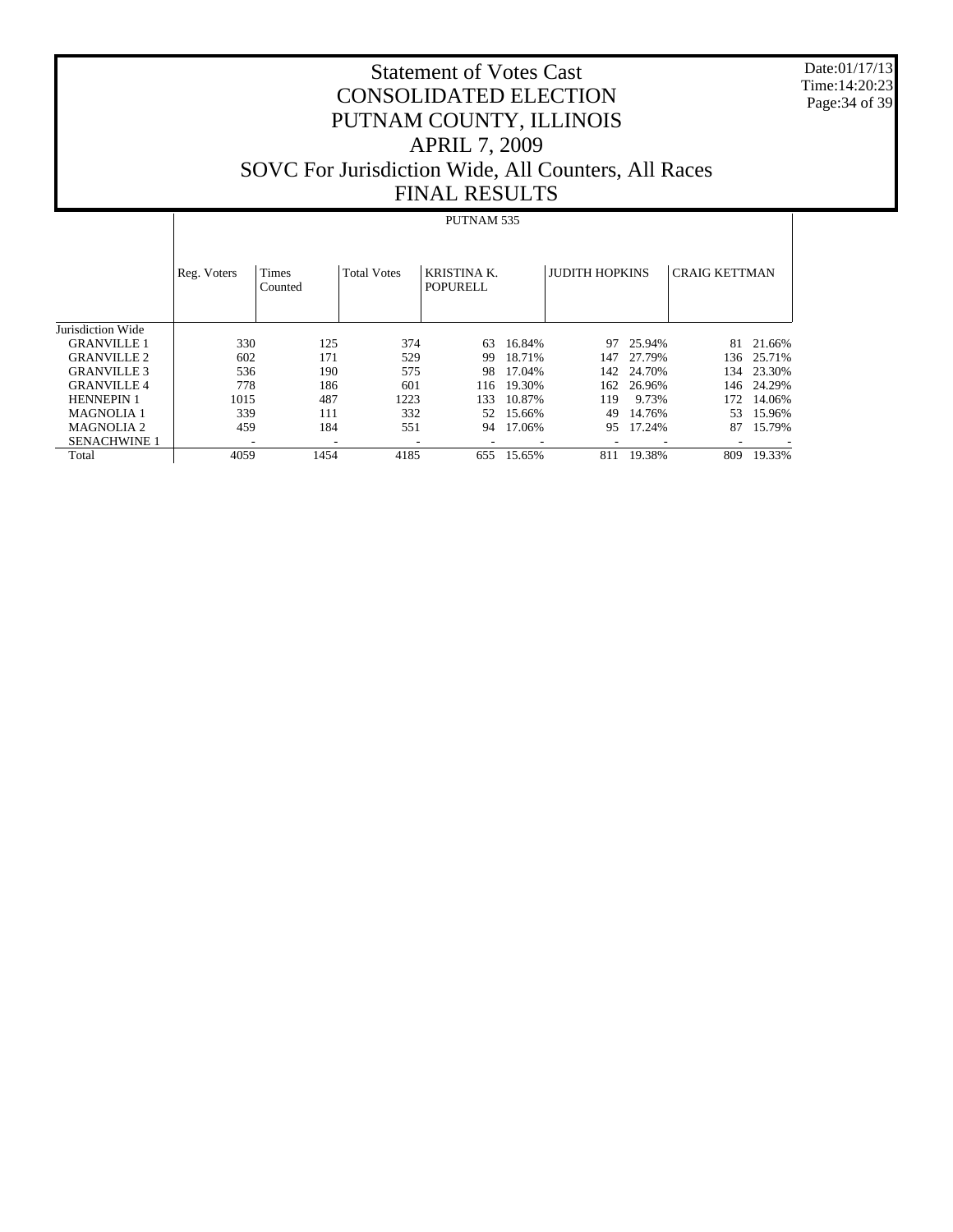Date:01/17/13 Time:14:20:23 Page:35 of 39

|                     |                 | PUTNAM <sub>535</sub> |                                    |        |                                    |        |  |  |  |  |  |  |
|---------------------|-----------------|-----------------------|------------------------------------|--------|------------------------------------|--------|--|--|--|--|--|--|
|                     | VICKY S. NAUMAN |                       | <b>BRIAN P.</b><br><b>CAUGHLAN</b> |        | <b>JENNIFER</b><br><b>PETERSEN</b> |        |  |  |  |  |  |  |
| Jurisdiction Wide   |                 |                       |                                    |        |                                    |        |  |  |  |  |  |  |
| <b>GRANVILLE 1</b>  | 61              | 16.31%                | 34                                 | 9.09%  | 38                                 | 10.16% |  |  |  |  |  |  |
| <b>GRANVILLE 2</b>  | 73              | 13.80%                | 40                                 | 7.56%  | 34                                 | 6.43%  |  |  |  |  |  |  |
| <b>GRANVILLE 3</b>  | 86              | 14.96%                | 53                                 | 9.22%  | 62                                 | 10.78% |  |  |  |  |  |  |
| <b>GRANVILLE 4</b>  | 79              | 13.14%                | 41                                 | 6.82%  | 57                                 | 9.48%  |  |  |  |  |  |  |
| <b>HENNEPIN 1</b>   | 188             | 15.37%                | 312                                | 25.51% | 299                                | 24.45% |  |  |  |  |  |  |
| <b>MAGNOLIA1</b>    | 75              | 22.59%                | 46                                 | 13.86% | 57                                 | 17.17% |  |  |  |  |  |  |
| <b>MAGNOLIA 2</b>   | 94              | 17.06%                | 91                                 | 16.52% | 90                                 | 16.33% |  |  |  |  |  |  |
| <b>SENACHWINE 1</b> |                 |                       |                                    |        |                                    |        |  |  |  |  |  |  |
| Total               | 656             | 15.68%                | 617                                | 14.74% | 637                                | 15.22% |  |  |  |  |  |  |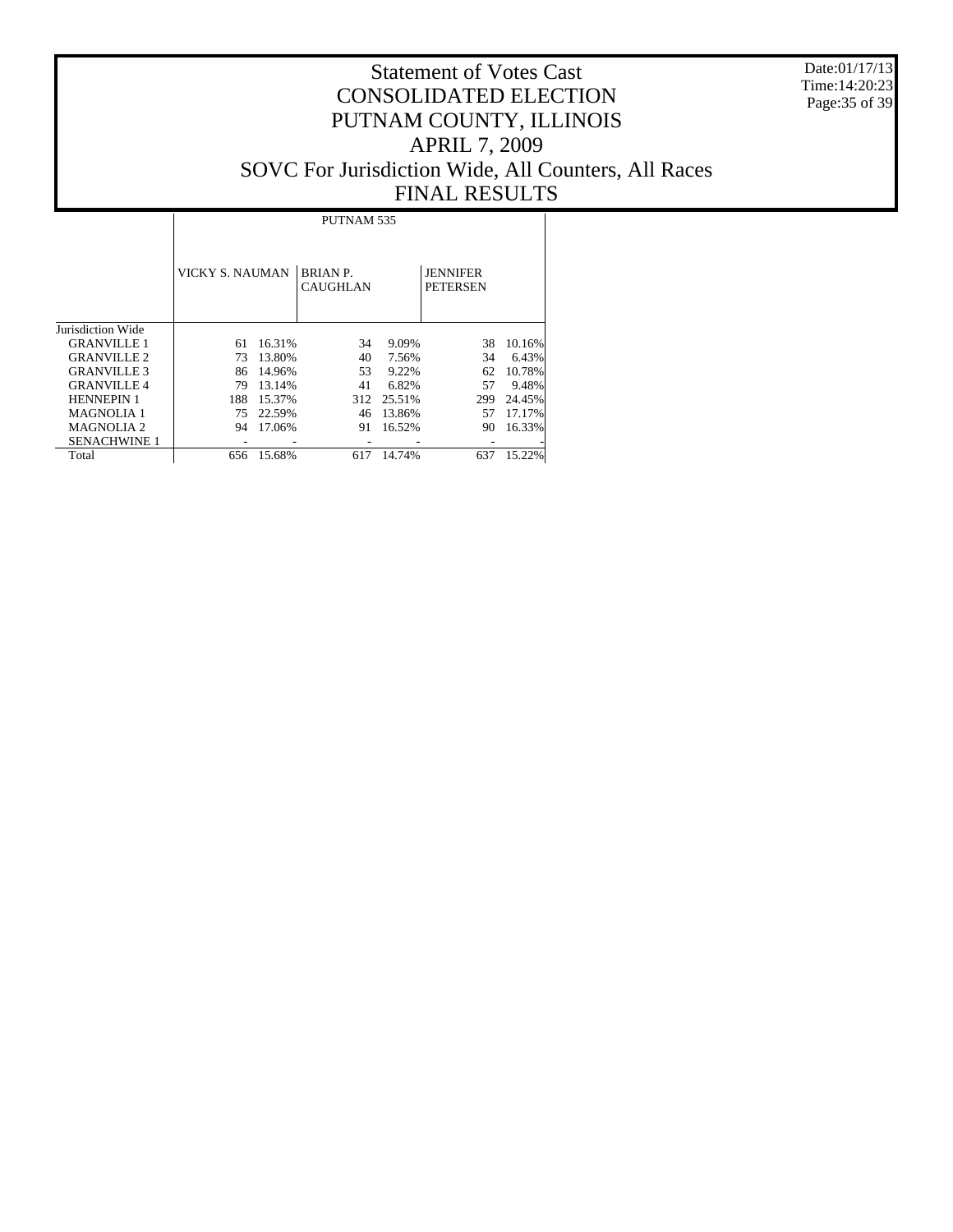Date:01/17/13 Time:14:20:23 Page:36 of 39

|                     |                | PRINCETON HIGH 500 |                |                   |        |                  |        |  |  |  |  |  |  |
|---------------------|----------------|--------------------|----------------|-------------------|--------|------------------|--------|--|--|--|--|--|--|
|                     | Reg.<br>Voters | Times<br>Counted   | Total<br>Votes | <b>JOHN YOUNG</b> |        | <b>BOB JESSE</b> |        |  |  |  |  |  |  |
| Jurisdiction Wide   |                |                    |                |                   |        |                  |        |  |  |  |  |  |  |
| <b>GRANVILLE 1</b>  |                |                    |                |                   |        |                  |        |  |  |  |  |  |  |
| <b>GRANVILLE 2</b>  |                |                    |                |                   |        |                  |        |  |  |  |  |  |  |
| <b>GRANVILLE 3</b>  |                |                    |                |                   |        |                  |        |  |  |  |  |  |  |
| <b>GRANVILLE4</b>   |                |                    |                |                   |        |                  |        |  |  |  |  |  |  |
| <b>HENNEPIN 1</b>   |                |                    |                |                   |        |                  |        |  |  |  |  |  |  |
| <b>MAGNOLIA 1</b>   |                |                    |                |                   |        |                  |        |  |  |  |  |  |  |
| <b>MAGNOLIA2</b>    |                |                    |                |                   |        |                  |        |  |  |  |  |  |  |
| <b>SENACHWINE 1</b> |                |                    | 3              | 2                 | 66.67% |                  | 33.33% |  |  |  |  |  |  |
| Total               | $\mathfrak{D}$ | $\mathfrak{D}$     | 3              | $\overline{c}$    | 66.67% |                  | 33.33% |  |  |  |  |  |  |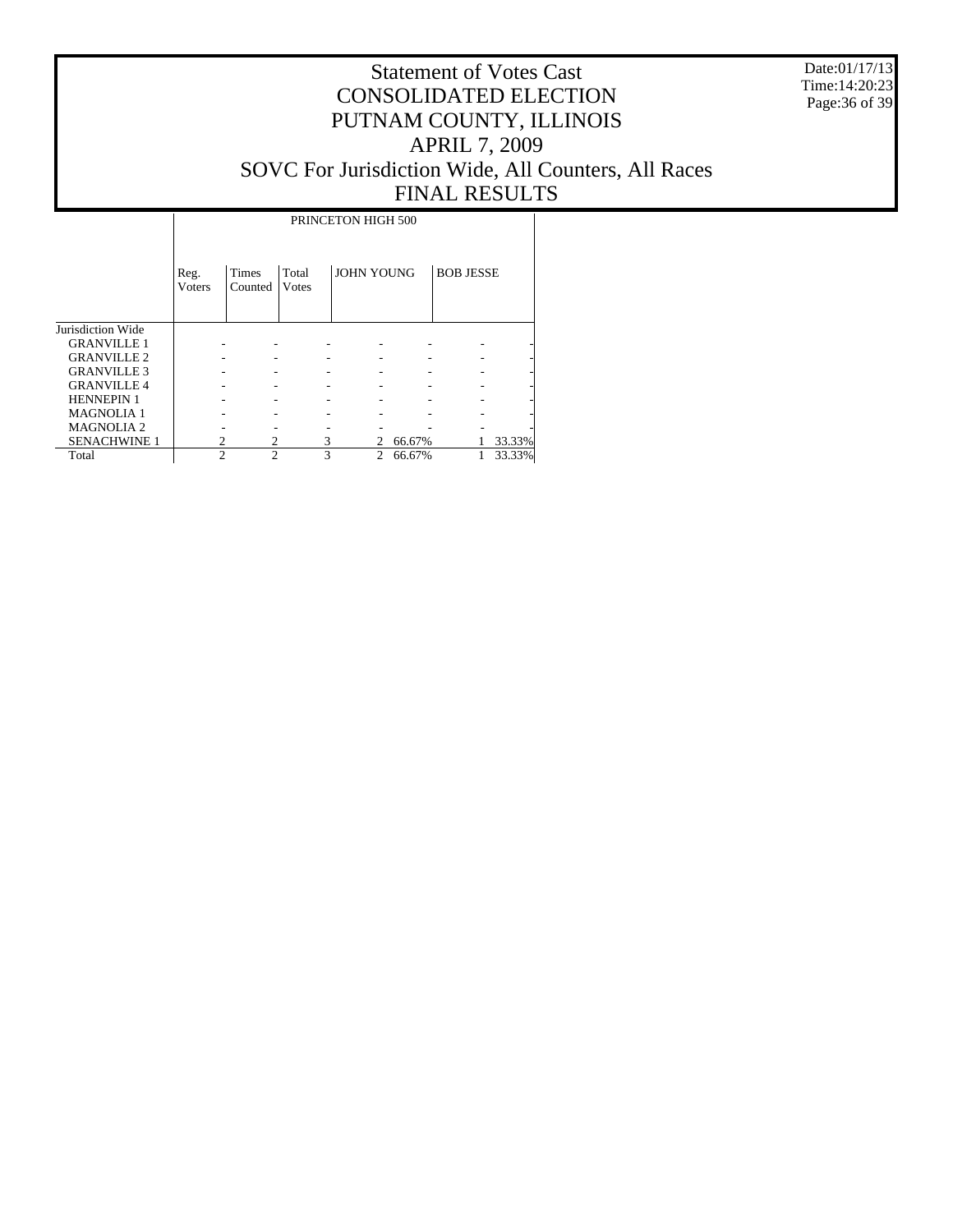Date:01/17/13 Time:14:20:23 Page:37 of 39

# Statement of Votes Cast CONSOLIDATED ELECTION PUTNAM COUNTY, ILLINOIS APRIL 7, 2009 SOVC For Jurisdiction Wide, All Counters, All Races FINAL RESULTS

#### ILLINOIS VALLEY COLL 513

|                     | Reg. Voters | <b>Times</b><br>Counted | <b>Total Votes</b> | MELISSA M.<br><b>OLIVERO</b> |        | DAVID <sub>L</sub><br><b>WILCOXSON</b> |        | <b>LESLIE-ANNE</b><br><b>ENGLEHAU</b> |        |
|---------------------|-------------|-------------------------|--------------------|------------------------------|--------|----------------------------------------|--------|---------------------------------------|--------|
| Jurisdiction Wide   |             |                         |                    |                              |        |                                        |        |                                       |        |
| <b>GRANVILLE 1</b>  | 330         | 125                     | 184                | 78                           | 42.39% | 43                                     | 23.37% | 63                                    | 34.24% |
| <b>GRANVILLE 2</b>  | 602         | 171                     | 237                | 100                          | 42.19% | 61                                     | 25.74% | 76                                    | 32.07% |
| <b>GRANVILLE 3</b>  | 536         | 190                     | 276                | 126                          | 45.65% | 59                                     | 21.38% | 91                                    | 32.97% |
| <b>GRANVILLE4</b>   | 778         | 186                     | 266                | 107                          | 40.23% | 53                                     | 19.92% | 106                                   | 39.85% |
| <b>HENNEPIN 1</b>   | 1015        | 487                     | 552                | 237                          | 42.93% | 160-                                   | 28.99% | 155                                   | 28.08% |
| <b>MAGNOLIA 1</b>   | 343         | 113                     | 168                | 63                           | 37.50% | 52                                     | 30.95% | 53                                    | 31.55% |
| <b>MAGNOLIA 2</b>   | 459         | 184                     | 256                | 105                          | 41.02% | 66                                     | 25.78% | 85                                    | 33.20% |
| <b>SENACHWINE 1</b> | 480         | 88                      | 115                | 45                           | 39.13% | 40                                     | 34.78% | 30                                    | 26.09% |
| Total               | 4543        | 1544                    | 2054               | 861                          | 41.92% | 534                                    | 26.00% | 659                                   | 32.08% |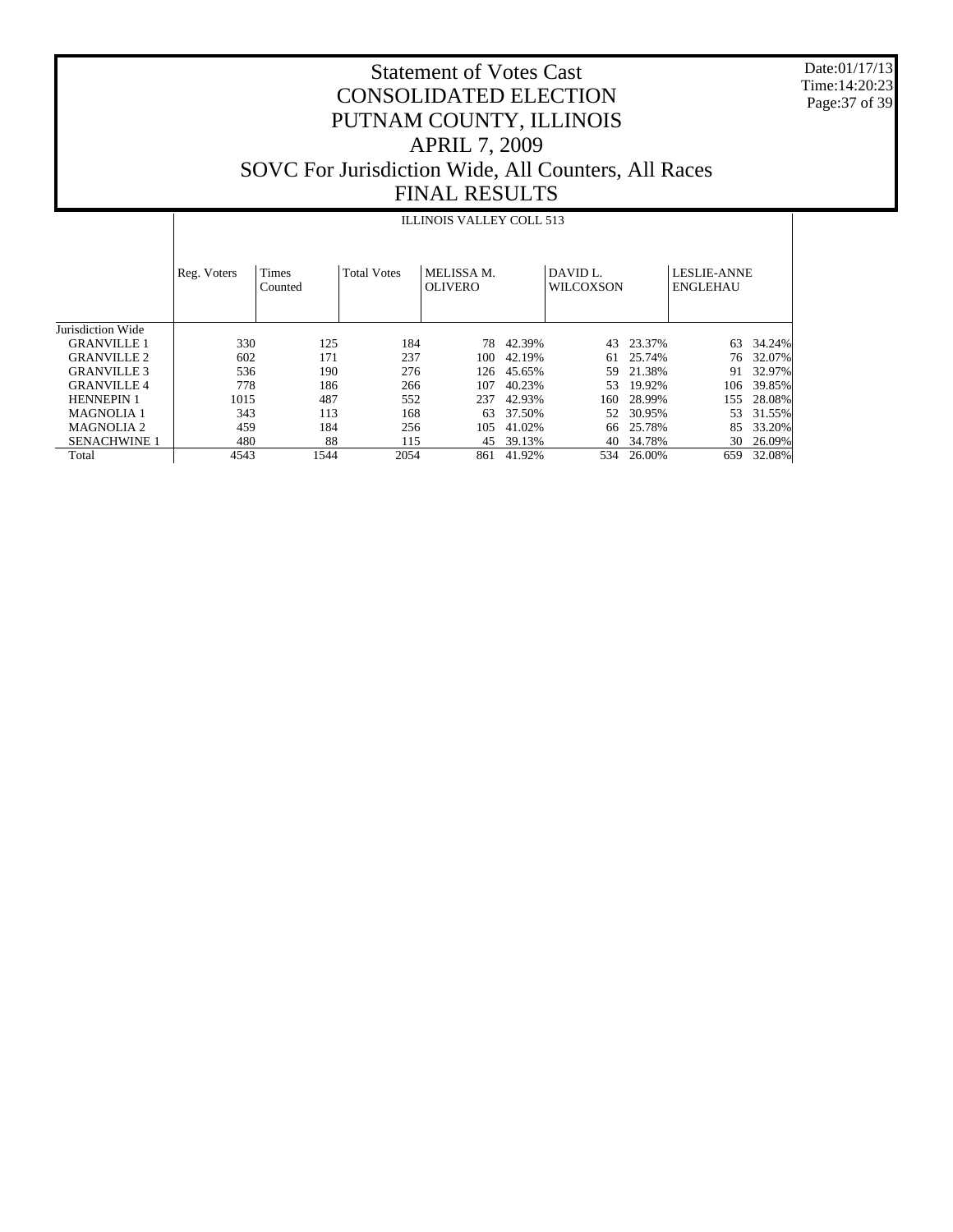Date:01/17/13 Time:14:20:23 Page:38 of 39

# Statement of Votes Cast CONSOLIDATED ELECTION PUTNAM COUNTY, ILLINOIS APRIL 7, 2009 SOVC For Jurisdiction Wide, All Counters, All Races FINAL RESULTS

#### REG BD (MAR-PUT-WOOD)

|                     | Reg. Voters | <b>Times</b><br>Counted | <b>Total Votes</b> | <b>ROBERT FANDEL</b> |        | <b>MARION KUHNE</b> |        |
|---------------------|-------------|-------------------------|--------------------|----------------------|--------|---------------------|--------|
| Jurisdiction Wide   |             |                         |                    |                      |        |                     |        |
| <b>GRANVILLE 1</b>  | 330         | 125                     | 158                | 49                   | 31.01% | 109                 | 68.99% |
| <b>GRANVILLE 2</b>  | 602         | 171                     | 196                | 55                   | 28.06% | 141                 | 71.94% |
| <b>GRANVILLE 3</b>  | 536         | 190                     | 228                | 68                   | 29.82% | 160                 | 70.18% |
| <b>GRANVILLE 4</b>  | 778         | 186                     | 220                | 73                   | 33.18% | 147                 | 66.82% |
| <b>HENNEPIN 1</b>   | 1015        | 487                     | 491                | 148                  | 30.14% | 343                 | 69.86% |
| <b>MAGNOLIA 1</b>   | 343         | 113                     | 137                | 46                   | 33.58% | 91                  | 66.42% |
| <b>MAGNOLIA 2</b>   | 459         | 184                     | 217                | 66                   | 30.41% | 151                 | 69.59% |
| <b>SENACHWINE 1</b> | 480         | 88                      | 118                | 44                   | 37.29% | 74                  | 62.71% |
| Total               | 4543        | 1544                    | 1765               | 549                  | 31.10% | 1216                | 68.90% |